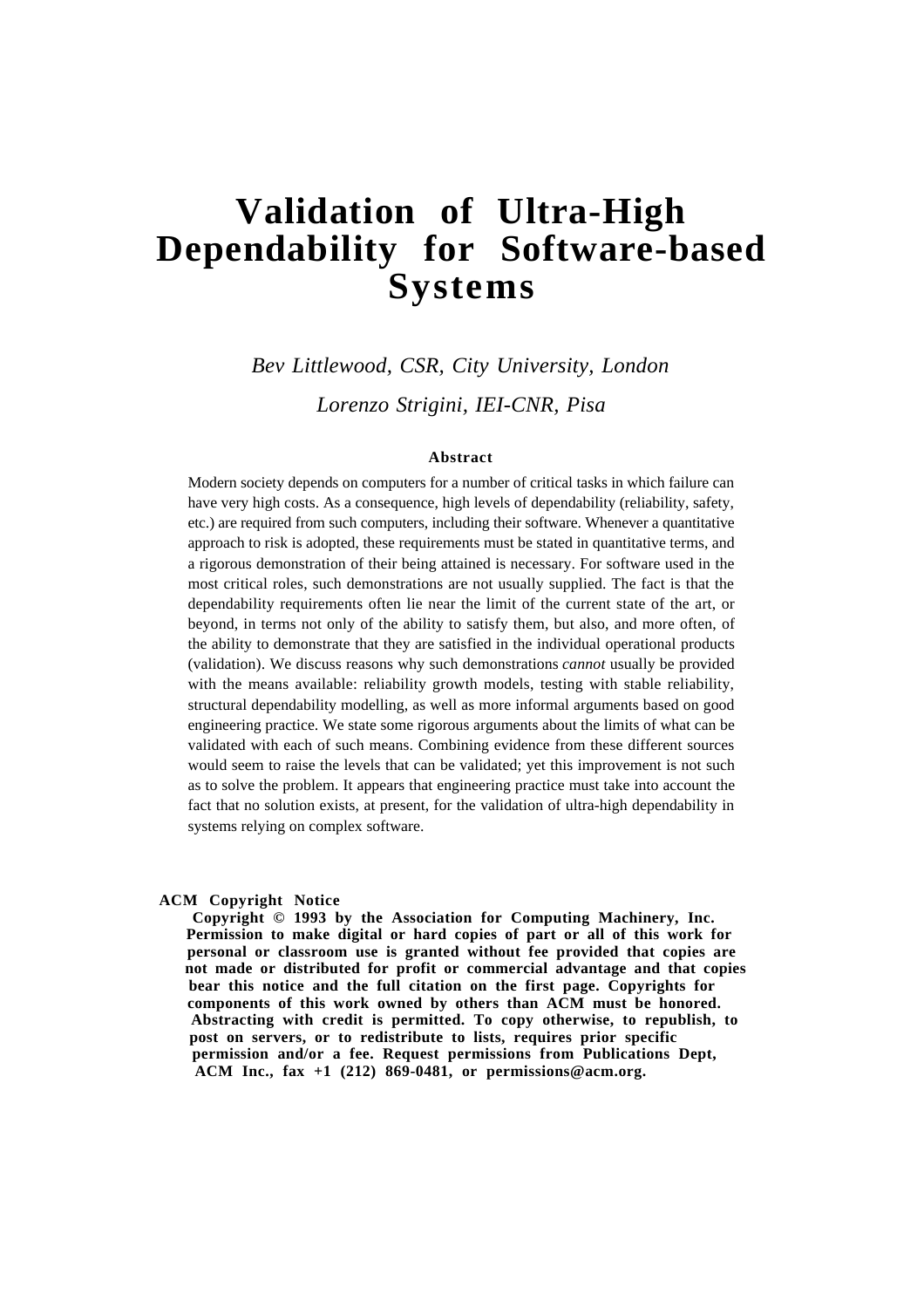#### **Introduction**

Computers are used in an increasing number of applications where their failure may be very costly, in terms of monetary loss and/or human suffering. Examples include control of aircraft, industrial plants, railway and air traffic, weapons and military units, banking and commercial transactions. To reduce the cost to society of operating these computer-controlled systems, dependability requirements for their essential computers are often very high. The most frequently quoted requirement is probably that of less than  $10^{-9}$  "catastrophic failure conditions" per hour of operation (excluding software faults) in civil transport airplanes [9]; in the U.S. Federal Aviation Administration's Advanced Automation System (for air traffic control), one of the key computer systems has a required total unavailability of less than  $10^{-7}$ , or 3 seconds per year; a safety-critical processor for urban trains must fail with a probability of less than  $10^{-12}$  per hour. We shall call these levels of dependability 'ultra-high', for brevity: we are talking about levels that are unusually high, and obviously very difficult to achieve.

The main problem with achieving such levels of dependability is the possibility of subtle design faults. This problem is common to all complex systems, but the prevalence of software technology for the production of very complex**,** digital systems has made it predominantly felt in the software field. Most of the following discussion, therefore, refers directly to 'software', although it is applicable in a more general scope.

Software dependability is well known to be a serious problem. Whereas a mechanical engineer can to some degree decide the reliability of a part whilst designing it (within a certain range of technologically feasible values) by setting design and manufacturing parameters, a software designer (and therefore any designer of computer-based systems) has very little ability to plan the dependability of a product. Among the reasons for this are: i) software failures are due to design faults, which are difficult both to avoid and to tolerate; ii) software is often used to implement radically new systems, which cannot benefit much from knowledge acquired from previous, successful designs; and iii) digital systems in general implement discontinuous input-to-output mappings intractable by simple mathematical modelling. This last point is particularly important: continuity assumptions cannot be used in validating software, and failures are caused by the occurrence of specific, non-obvious *combinations* of events, rather than from excessive levels of some identifiable stress factor.

Given this common unsatisfactory state of the art, adding the requirement of dependability levels that are at the boundary of what is known to be attainable, or beyond, evidently creates a very serious problem.

These ultra-high levels of dependability would also be difficult to attain in a system built purely in hardware. It is true that we now have means of capturing the statistical properties of component lifetimes, and the effect that component unreliability has on overall system reliability. We know how to employ simple redundancy schemes to obtain high overall system reliability from relatively unreliable components. However, these methods ignore the effects of design faults. Thus the 'solution' we sometimes hear to the software problem - 'build it in hardware instead' - is usually no solution at all. The problem of design dependability arises because the *complexity* of the systems is so great that we cannot simply postulate the absence of design faults, and concentrate on the conventional hardware reliability evaluation. Apart from the increased complexity that may arise from *implementing* functions in software (think of a software-based thermostat switch vs a mechanical one using a bi-metallic strip), if the *functionality* required implies a similar complexity in both cases, a 'purely hardware' system version may be as difficult to validate as a software-based version.

It could be argued here, in favour of the 'hardware solution', that the discipline of building a system purely in hardware might serve as a constraint upon complexity and thus contribute to greater design dependability. The price paid, of course, would be a reduction in functionality. However, the tendency seems to be to move in the opposite direction: to implement as much as possible of the functionality in software, sometimes with an intent to reduce the 'hardware' unreliability (besides producing other benefits, such as ease of modification). Ideally such trade-offs would be made quantitatively, but this is rare. Even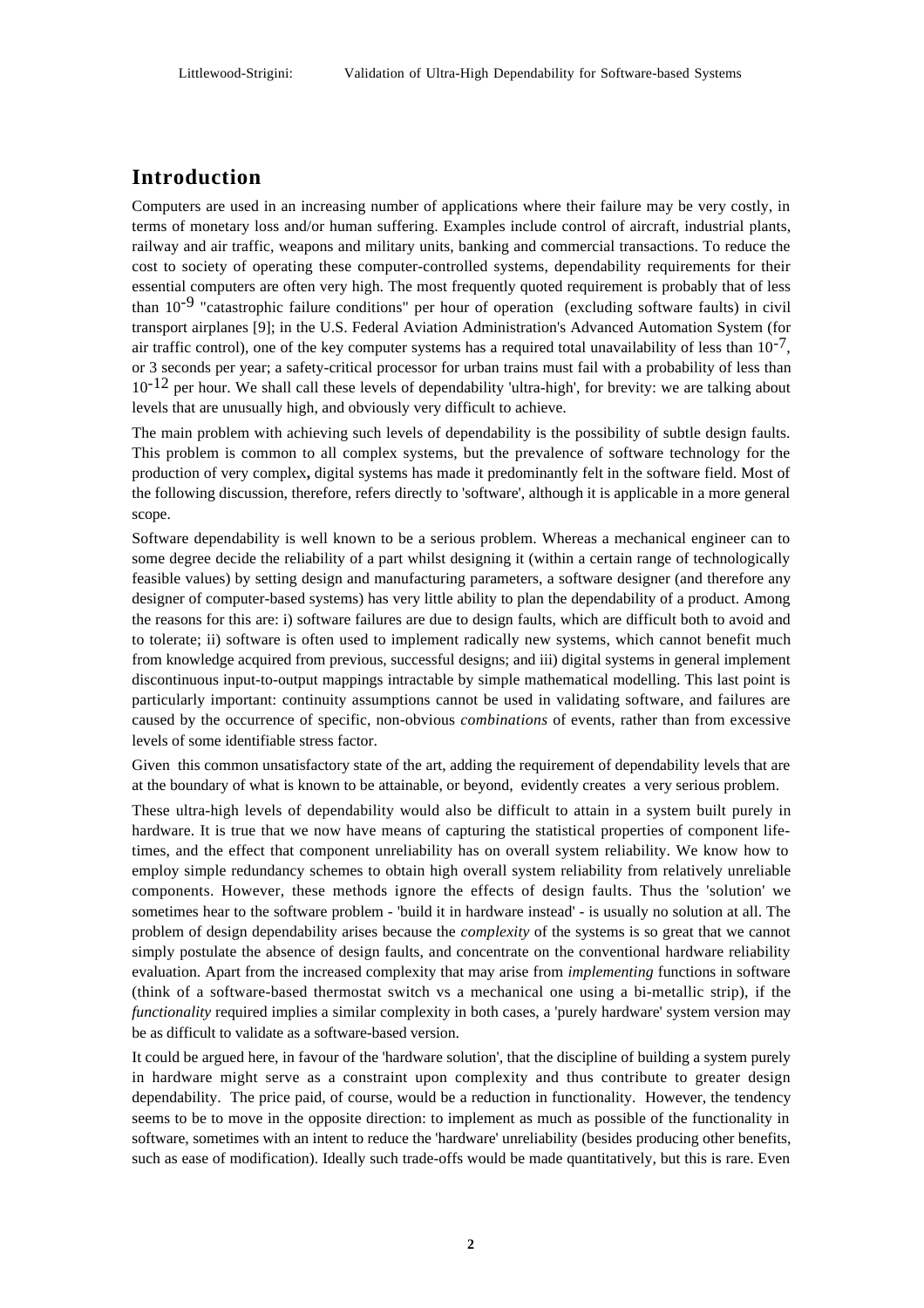when it is reasonable to use software to overcome the reliability limitations of a hardware solution, a decision often follows to take advantage of the use of software to build a *more* complex product, providing more desirable functionality but at the risk of lower design dependability. This tendency to exploit the versatility of software-based systems, at the expense of greater complexity, is understandable in many routine, low-risk applications, but questionable in the safety-critical area.

The problems posed by the procurement of computers with ultra-high dependability requirements are of three kinds:

- *specifying* the dependability requirements: selecting the dependability goals (requirements) that have to be pursued in building the computing system, based on known or assumed goals for the part of the world that is directly affected by the computing system;
- designing and implementing the computing system so as to *achieve* the dependability required. This can be very difficult, as we shall see later;
- *validating*: gaining confidence that a certain dependability goal (requirement) has been attained. This is a problem of *evaluation*.

This paper is mainly about this final problem. More particularly, we want to investigate the limits to the levels of dependability that can currently be validated. Our premise is that it is unreasonable to exempt software from quantitative reliability requirements, whenever dependability and risk are otherwise treated in a quantitative fashion; then, there should be an obligation to convincingly and rigorously demonstrate that such requirements are satisfied. For complex software, there is an often voiced fear that we are now building systems with such high dependability requirements that, even if they were satisfied, they cannot be validated with present methods, or even with all foreseeable methods. Without pretending to give a definitive view, we review the current situation, presenting some rigorous arguments about the limits of current methods.

#### **1 . Specification of dependability requirements**

The goal of very high dependability in a computer that is a part of a larger system is to help attain some dependability goal for that larger system. Requirements for the computer are then derived from a dependability analysis for the larger system. For instance, to assess the safety of a new industrial plant, we would ideally build a model where the dependability figures for the computers are parameters. Then, to estimate the effect of the dependability of the computer on the safety of the plant, we need an understanding both of the internal operation of the computer (to assess the probabilities of different failure modes) and of the interactions between the computer and the rest of the plant (to know the probabilities that different computer failures will cause failures or accidents). The latter analysis, done before the computer is designed, yields the dependability requirements for the computer system.

Not all critical computing systems have explicit numerical requirements of very high dependability. In some cases, the application of computers started before the attendant risks were clearly perceived, so that no need was felt for special requirements. Military systems often have lower safety requirements than similar, civil applications, since there is a trade-off between safety from enemy action, which is largely based on technological sophistication, and safety against faults of the system itself, which would instead require simple, conservative designs. In certain proposed applications, such as robotic surgery, the human activity that the computer system is replacing is known to be quite failure-prone, so that a moderately dependable robot would often reduce the current level of risk, by among other things allowing intervention in situations where human surgeons could not act.

How exactly it is appropriate to express dependability requirements will vary from one application to another. Some examples are:

• *Rate of occurrence of failures* (ROCOF): appropriate in a system which actively controls some potentially dangerous process;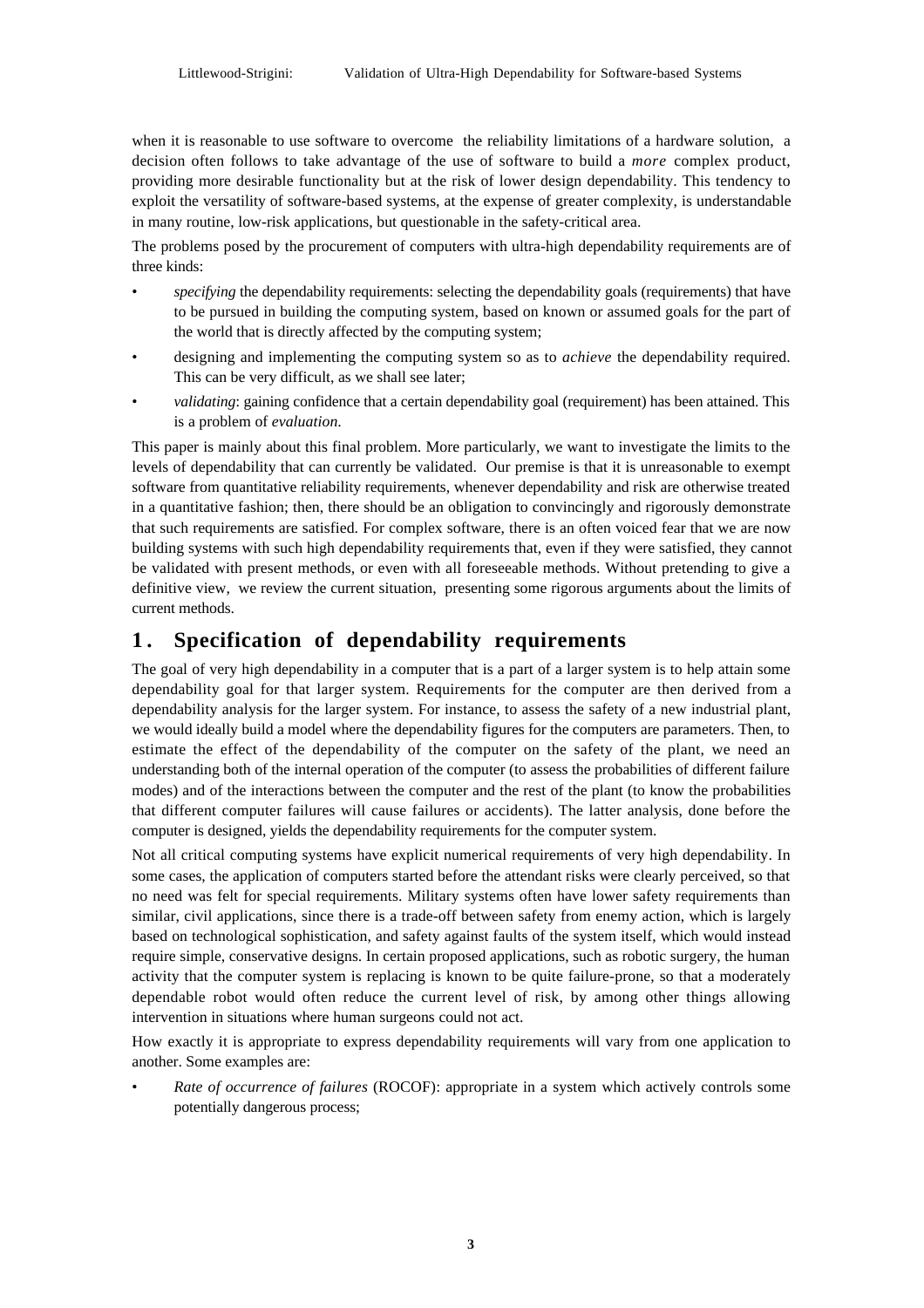- *Probability of failure on demand*: suitable for a 'safety' system, which is only called upon to act when *another* system gets into a potentially unsafe condition. An example is an emergency shutdown system for a nuclear reactor;
- *Probability of failure-free survival of mission*. This makes sense in circumstances where there is a 'natural' mission time;
- *Availability*. This could be used in circumstances where the amount of loss incurred as a result of system failure depends on the length of time the system is unavailable. An airline reservation system, or a telephone switch, would clearly have availability requirements.

These examples are by no means exhaustive: for example, the *mean time to failure* (or *between failures*) is still widely used. They are meant to show that selecting an appropriate way of expressing a dependability requirement is a non-trivial task. The measures above are obviously interdependent, and the selection of a particular one, or more, is a matter of judgment. For example, in the case of an air traffic control system, it would be wise to consider the precise way in which unavailability might show itself: infrequent long outages are probably less dangerous than frequent short ones, or simply than certain kinds of incorrect output. It might be better to be also concerned, therefore, with the *rate* of incidents rather than just their contribution to total down time. In the case of flight-control avionics, the probability of safetyrelated failure is highest at take-off and landing, so that it may be sensible to express the requirement in terms of a probability of a failure-free flight: i.e. as a rate per flight rather than a rate per hour.

In what follows we shall be less concerned with the way in which dependability requirements should be expressed than with the actual numerical levels, and whether we can reasonably expect to be able to say that a certain level has been achieved in a particular case.

Clearly, validating some of the required reliability levels presents formidable problems: some are several orders of magnitude beyond the state of the art. However, that should not be taken to mean that such numbers for required dependability are *meaningless*. The aforementioned requirement for critical avionic systems of  $10^{-9}$  failures per hour represents a probability of about 0.1 that at least one such failure will occur in a fleet of 1000 aircraft over a 30 year lifetime [16]; since this safety-critical system is likely to be one of many on the aircraft, such a probability does not seem an unreasonable requirement.

# **2 . Reliability growth modelling**

The most mature techniques for software dependability assessment are those for modelling the growth in software reliability that takes place as a result of fault removal. There is now an extensive body of literature together with some considerable experience of these techniques in industrial practice, and it is now often possible to obtain measures of the operational reliability of a program.

We shall consider here the direct evaluation of the reliability of a software product from observation of its actual failure process during operation. This is the problem of *reliability growth*: in its simplest form it is assumed that when a failure occurs there is an attempt to remove the design fault which caused the failure, whereupon the software is set running again, eventually to fail once again. The successive times of failure-free working are the input to probabilistic reliability growth models, which use these data to estimate the current reliability of the program under study, and to predict how the reliability will change in the future.

Many detailed models exist, purporting to represent the stochastic failure process. Unfortunately, no single model can be trusted to give accurate results in all circumstances, nor is there any way for choosing *a priori* the most suitable model for a particular situation. Recent work, however, has largely resolved this difficulty [1]. We can now apply many of the available models to the failure data coming from a particular product, analyse the predictive accuracy of different models, and gradually learn which (if any) of the different predictions can be trusted.

Some warnings apply here:

successful predictions depend upon the observed failure process being similar to that which it is desired to predict: the techniques are essentially sophisticated forms of extrapolation. In particular,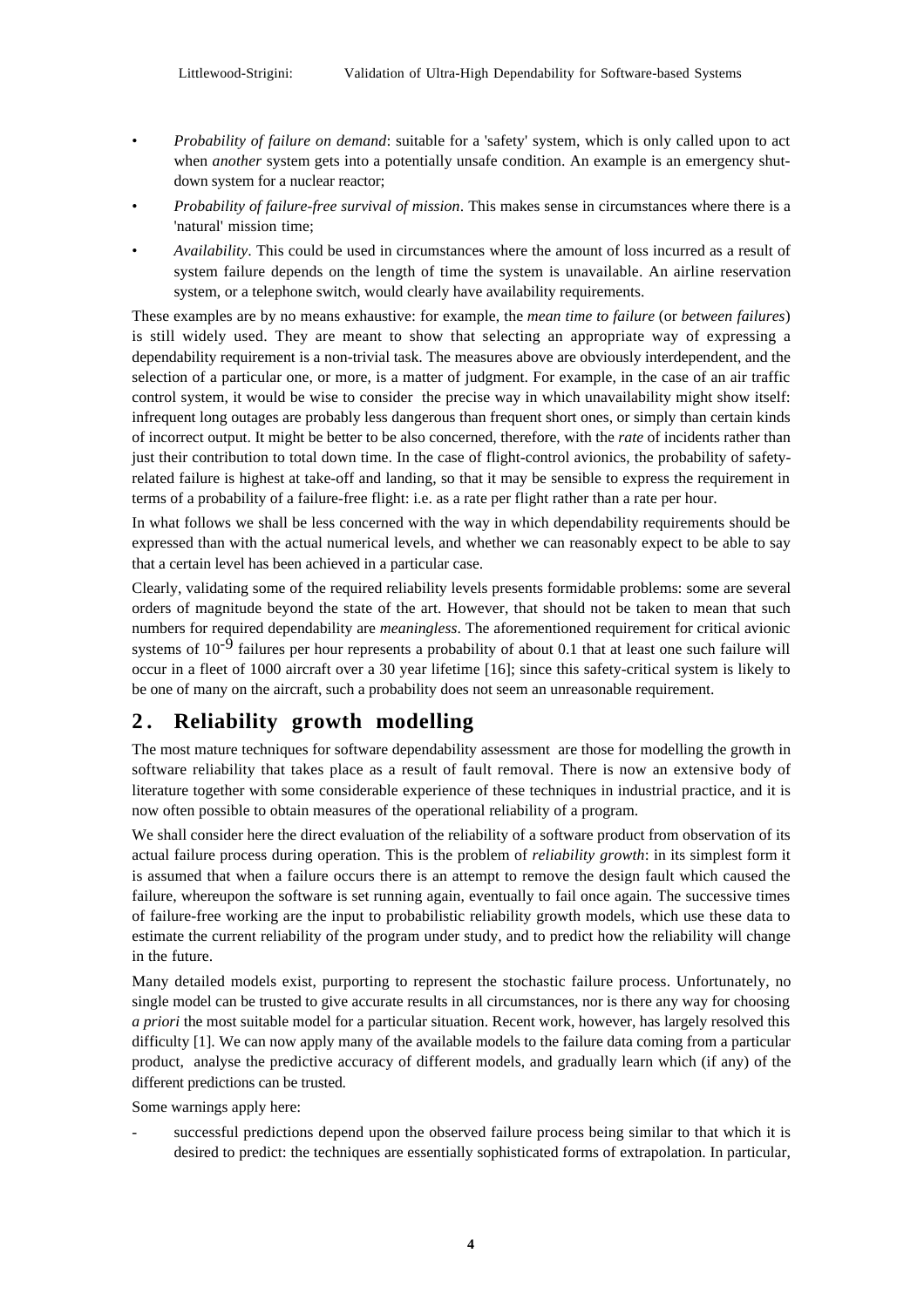if we wish to predict the operational reliability of a program from failure data obtained during testing, the selected test cases must be representative (statistically) of the inputs during operational use. This is not always easy, but there is some experience of it being carried out in realistic industrial conditions, with the test-based predictions validated in later operational use [7].

although we often speak loosely of the reliability of a software product, we really mean the reliability of the product working in a particular environment: the perceived reliability will vary considerably from one user to another. It is a truism, for example, that operating system reliability differs greatly from one site to another. It is not currently possible to test a program in one environment (i.e., with a given selection of test cases) and use the reliability growth modelling techniques to predict how reliable it will be in another. This may be possible in the future but we currently do not even know how to characterise the 'stress' of a software system's environment so that we could relate one to another.

With these reservations, it is now possible to obtain accurate reliability predictions for software in many cases and, perhaps equally importantly, to know when particular predictions can be trusted. Unfortunately, such methods are really only suitable for the assurance of relatively modest reliability goals. The following example, although it refers to modest reliability levels, will serve to illustrate the difficulties related to ultra-high levels.

| sample  | elapsed              | achieved                  | ti/mi |
|---------|----------------------|---------------------------|-------|
| size, i | time, t <sub>i</sub> | $m$ ttf, $m$ <sub>i</sub> |       |
| 40      | 6380                 | 288.8                     | 22.1  |
| 50      | 10089                | 375.0                     | 26.9  |
| 60      | 12560                | 392.5                     | 32.0  |
| 70      | 16186                | 437.5                     | 37.0  |
| 80      | 20567                | 490.4                     | 41.9  |
| 90      | 29361                | 617.3                     | 47.7  |
| 100     | 42015                | 776.3                     | 54.1  |
| 110     | 49416                | 841.6                     | 58.7  |
| 120     | 56485                | 896.4                     | 63.0  |
| 130     | 74364                | 1054.1                    | 70.1  |

#### **Table 1 An illustration of the law of diminishing returns in heroic debugging. Here the total execution time required to reach a particular mean time to failure is compared with the mean itself.**

Table 1 shows a simple analysis of some failure data from the testing of a command and control system, using a software reliability growth model. The question 'how reliable is the program now?' is answered immediately following the 40th, 50th, . . , 130th failures, in the form, (in this case) of a *mean time to next failure*. Alongside the mttf in the table is the total execution time on test that was needed to achieve that estimated mttf. Clearly, the mttf of this system (and hence its reliability) improves as the testing progresses. However, the final column shows a clear *law of diminishing returns*: later improvements in the mttf require proportionally longer testing.

Of course, this is only a single piece of evidence, involving a particular measure of reliability, the use of a particular model to perform the calculations, and a particular program under study. However, this law of diminishing returns has been observed consistently in our own work, and the reasons are not hard to see.

A plausible conceptual model of the software failure process is as follows. A program starts life with a finite number of faults, and these are encountered in a purely unpredictable fashion. Different faults contribute differently to the overall unreliability of the program: some are 'larger' than others, i.e., they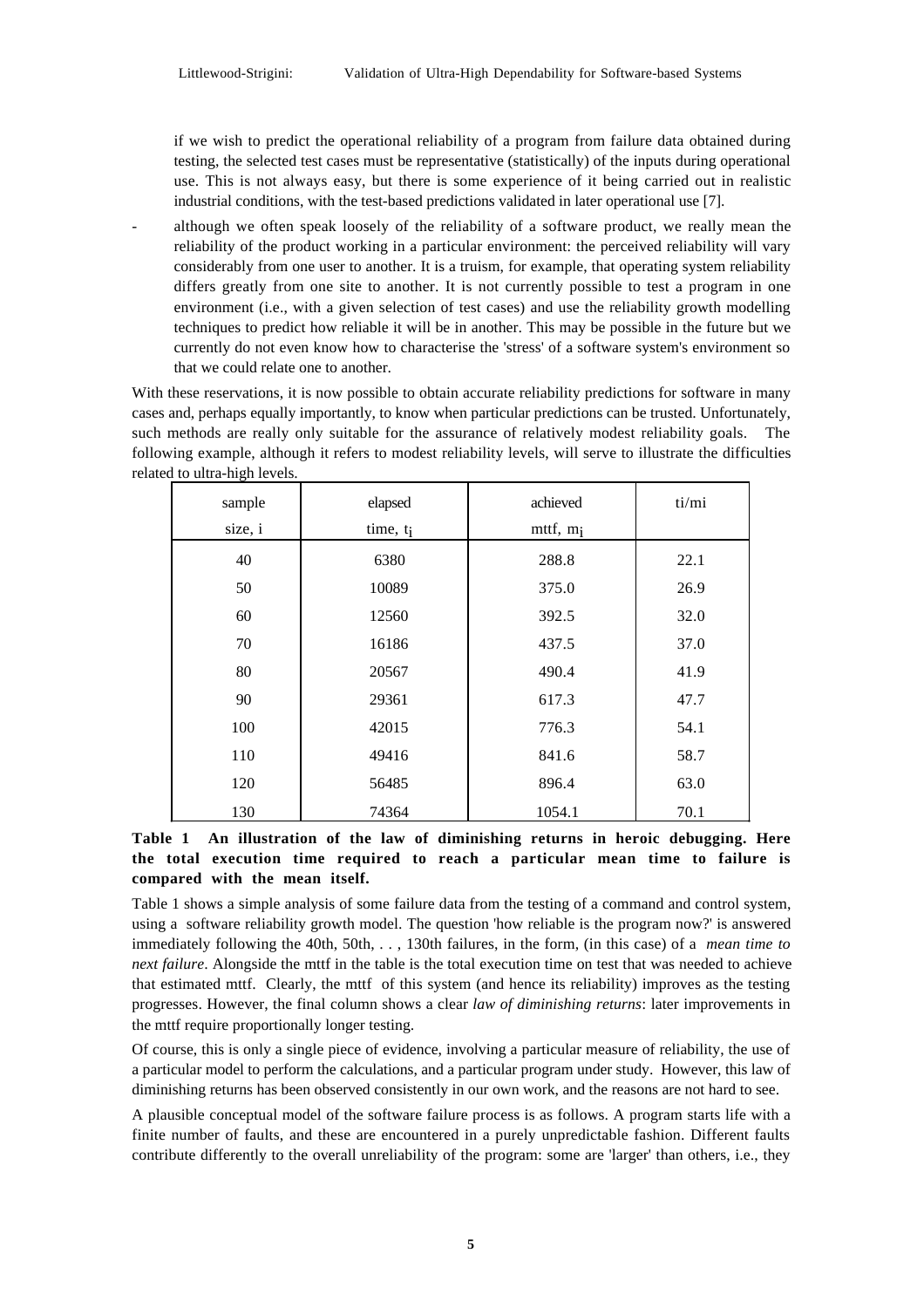would show themselves (if not removed) at a larger *rate*. Thus different faults have different rates of occurrence.

Suppose we adopt a policy of carrying out fixes at each failure, and assume for simplicity that each fix attempt is successful. As debugging progresses, a fault with a larger rate will tend to show itself before a fault with a smaller rate: large faults get removed earlier than small ones. Hence the law of diminishing returns. As debugging progresses and the program becomes more reliable, it becomes harder to find faults (because the rate at which the *program* is failing is becoming smaller), and the improvements to the reliability resulting from these fault-removals are also becoming smaller and smaller. Some dramatic evidence for this interpretation was found in data about some large systems [2], where about one third of the faults only caused errors at the rate of about once every *5000 years* of execution.

It should be noted that these limits to the confidence we can gain from a reliability growth study are not due to inadequacies of the models. Rather they are a consequence of the relative paucity of the information available. If we want to have an assurance of high dependability, using only information obtained from the failure process, then we need to observe the system for a very long time. No improvement in the predictive accuracy of reliability growth modelling will be able to overcome this inherent difficulty.

Let us now return to the assumption that it is possible to fix a fault when it has been revealed during the test, *and to know that the fix is successful*. In fact, there has been no serious attempt to model the faultfixing operation and most reliability growth models simply assume that fixes are perfect, or average out any short-term reversals to give the longer term trend. It is fairly easy to incorporate the possibility of a purely ineffectual fix (simply introduce an extra parameter representing the probability that an attempted fix leaves the reliability unchanged), but the more realistic situation in which an attempted fix introduces a *novel* fault seems much harder and has not been studied to any great extent. For a safety-critical application, this source of inaccuracy cannot be ignored, as the potential increase in unreliability due to a bad fix is unbounded. In order to have high confidence that the reliability after a fix was even as high as it was immediately prior to the last failure, it would be necessary to have high confidence that no new fault had been introduced. The only way to obtain this confidence seems to be to exercise the software for a long time and never see a failure arise from the fix. Eventually, of course, as the software runs failure-free after this fix, one would acquire confidence in the efficacy of the fix, and thus (taken with the earlier evidence) of the program as a whole. The question of what can be concluded from a period of failure-free working since the last fix is one we shall now consider in some detail.

#### **3 . Inferences to be drawn from perfect working**

For safety-critical software, it could be argued that acceptance of a product should only be based on the evidence gathered during testing. For the purposes of this analysis, let us ignore possible reservations about whether this testing is representative of operational use. If the software was tested without failure (the 'best news' it is possible to obtain from operational testing alone) for, let us say, 1000 hours, how confident can one be about its future performance, and therefore its suitability for use in a safety-critical application?

Let the random variable *T* represent the time to next failure of the program under examination, and let us assume that this program has been on test for a period *to*, during which no failures have occurred. Let us assume that the distribution of *T* is exponential with rate  $\lambda$ , and so has mean time to failure  $\theta = \lambda^{-1}$ . These assumptions are plausible, since we are interested only in the time to the first failure, and so do not need to be concerned about problems such as possible dependence between faults, one fault 'hiding' another, etc. In fact it is useful to think of the sequence of failures as a Poisson process, even though we shall only be interested in the first event.

There are classical approaches to this problem giving, for example, confidence bounds on parameters such as the probability of failure on demand [17]. However, we believe that the Bayesian approach is more satisfactory since it provides a single subjective probability figure about the *event* of interest, not merely a parameter. Details are in the **Sidebar** (*end of this document*), where it is shown that the posterior reliability function is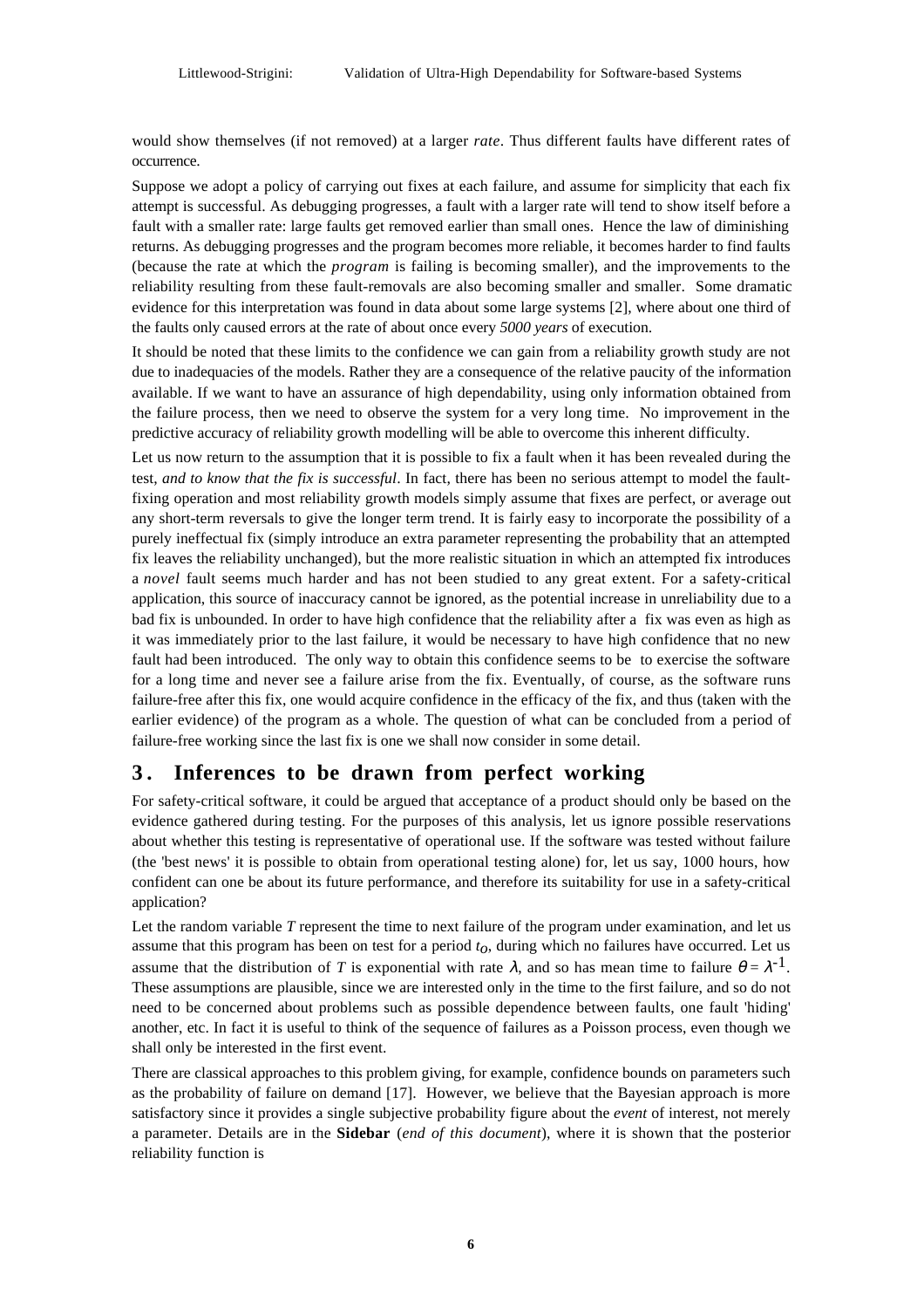$$
R(t \mid \text{no failures in time } t_0) \equiv P(T > t \mid \text{data}) = \left(\frac{b + t_0}{b + t_0 + t}\right)^a,
$$

where *a* and *b* are parameters that represent the 'prior belief' of the observer about the parameter  $\lambda$ . Clearly, *a* and *b* will depend upon the nature of the knowledge this observer has, so it is not possible to say anything specific here about the values they take. However, in the **Sidebar** we see how it is possible to model an observer who comes to this problem with a special kind of 'complete ignorance'. In this case

 $R(t \mid \text{no failures in time } t_0) = t_0 / (t + t_0)$ 

When we have seen a period  $t<sub>0</sub>$  of failure-free working there is a 50:50 chance that we shall wait a further period exceeding  $t_0$  until the first failure, since  $R(t_0 | 0, t_0) = 1/2$ . It follows that if we want the posterior median time to failure to be, e.g.,  $10^9$  hours, and we do not bring any prior belief to the problem, we would need to see  $10<sup>9</sup>$  hours of failure-free working!

The full Bayesian analysis shows clearly the two sources of final confidence in the system dependability: i) the prior belief of the observer (represented by the prior distribution, Gam(a, b)); and ii) the likelihood function representing what was actually observed of the system failure behaviour. The relative paucity of information we can gain from the latter suggests that, to obtain an assurance of very high dependability, an observer must start with very strong *a priori* beliefs. In the **Sidebar** we give an example where, if we require a median time to failure of 106, and are only prepared to test for 103, we essentially need to *start* with the belief in the  $10<sup>6</sup>$  median.

We have treated this example in some detail because it shows the great gap that exists between the levels of dependability that are often required for a safety-critical system, and that which can feasibly be learned from observation of system behaviour. Certainly it is possible to quibble about the details of how we represent prior ignorance, but such quibbles cannot remove this gap of *several orders of magnitude*.

It is also worth noting that, although we have preferred a Bayesian approach, the conclusions of this section remain the same if a classical view of probability is adopted. Unless the Bayesian brings *extremely* strong prior beliefs to the problem (and these must, of course, have a scientific foundation), both approaches will generally give results that agree to within an order of magnitude. We shall now discuss how sufficiently strong prior beliefs could be justified.

#### **4 . Other sources of evidence for validation**

Products with very high design reliability do exist, as demonstrated by the statistics collected during the operational use of very many copies. These include some products containing complex software. For example, the Bell system telephone switches in the U.S. reportedly satisfied (before the large outage on the 15th of January, 1990) the requirement of 3 minutes maximum down-time per year [11].

Is it possible to have justified confidence in such extremely successful operation *before* observing it in real use? More precisely, can we identify factors that increase our confidence in a system beyond that which we can realistically gain just from direct testing?

For non-software engineering, there are such factors that help build confidence in this way. First, the design methods used are well tested *and* based on a well understood theory for predicting system behaviour. Following this accepted practice in the design of a novel system makes it more credible that design errors are avoided. However, additional sources of trust are needed and in fact exist.

For example, systems can be over-engineered to cope with circumstances that are more stressful than will occur in operation. Such systems can then be expected to have high dependability in an environment that is merely normally stressful. Of course, arguments of this kind depend upon a basic continuity of the system model, and identifiable stress factors, which are both normally lacking in software. Another example is the common practice of building prototypes which can be debugged extensively. When the operational testing of the prototype is over, there is increased confidence that all relevant design flaws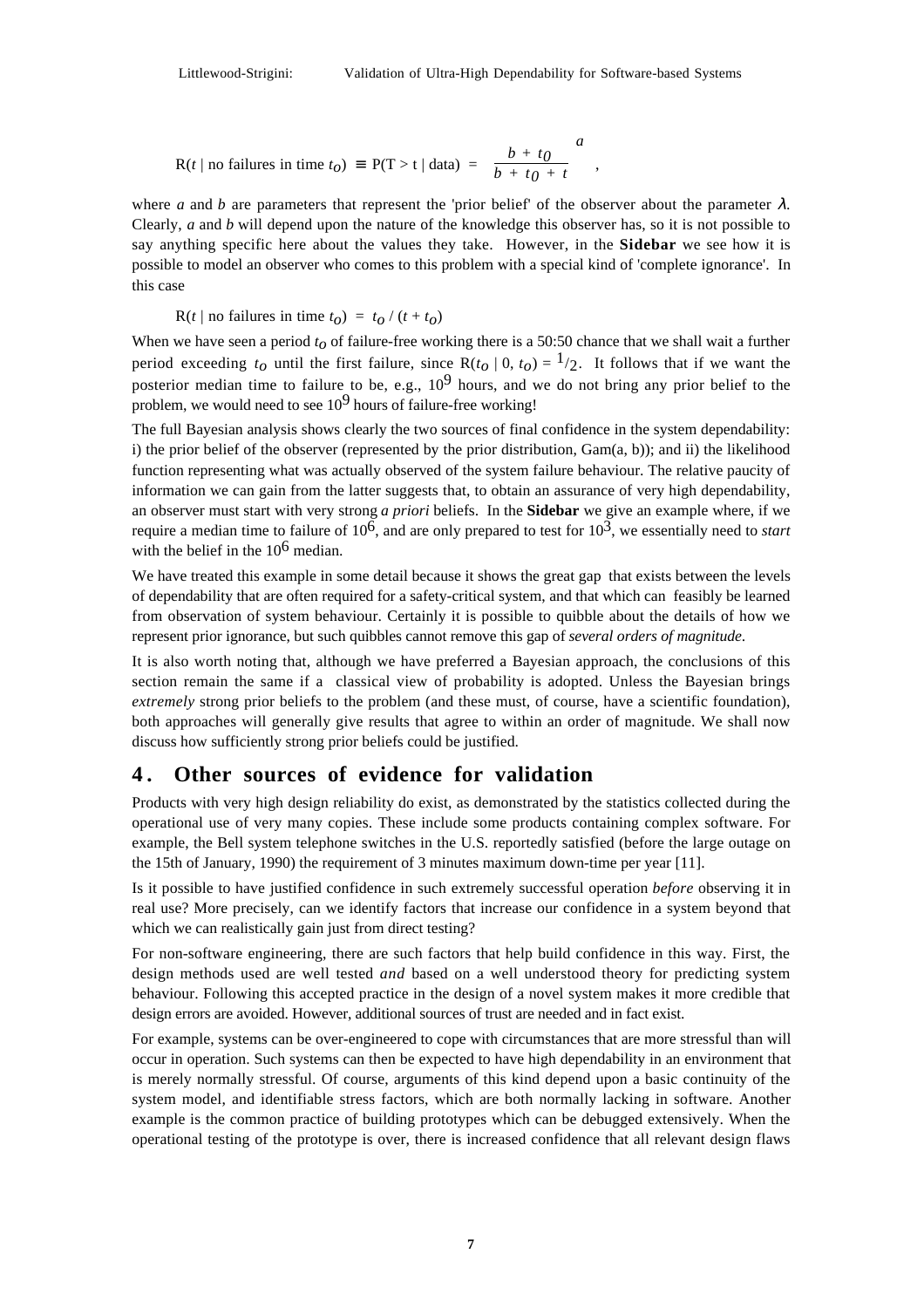have been exposed. When very high reliability is required, additional design principles can be applied, to guarantee better understanding of the product's behaviour. Among these are:

- step-wise evolution: new designs contain as little change as possible with respect to previous, trusted designs;
- simple design, to avoid errors born of complexity. Although designs cannot be simplified arbitrarily (some minimum level of complexity is dictated by each application's requirements), a general attitude of privileging simplicity in all design decisions improves confidence in the resulting design.

These aids can also be used to obtain confidence in software designs, though usually to a lower extent, as we shall argue in the rest of this section.

#### *4.1. Past experience with similar products, or products of the same process*

A new product is usually considered more trustworthy if based on 'proven' technologies or design method. This can be stated more rigorously as a statistical argument. The product is considered as an element of a larger population, whose statistical properties are reasonably well-known: this population may be that

- of 'similar' products for which sufficient operational experience exists;
- of products developed by the same organization, or using similar methods (process-based arguments).

We may be interested in forecasting the dependability of a new design, or of a new instance of a design (say an individual installation of a computer system). In the former case, we can use experience with samples of products built using other, similar designs; in the latter, we can use experience with other instances of the same design. Two separate sources of error are present in such forecasts: i) inaccuracy caused by inference from the sample rather than the whole population; ii) uncertainty as to whether the population from which the sample has been drawn actually includes the new product that is being evaluated: there may be some important aspect of the new product which has not been seen before. Such statistical arguments can only be applied, therefore, when there is a high degree of similarity between the old products and the new one.

It is thus a commonly accepted belief that the risk that a new product will behave in ways unforeseen by the designer increases with the degree of novelty of the design. Unfortunately, for software we do not have a clear understanding of how perceived differences between two products should affect our expectations.There are obvious *factors* of similarity (application, developing organization, methods and tools used), but for evaluation we would need a convincing *measure* of similarity. No such measure exists. In our case, we would like to be able to measure the degree of similarity of software development processes, of the resulting software products, and even of the underlying problems that the products are being created to solve. Would it be reasonable to assume, for example, that building an auto-land system is similar to building a fly-by-wire system? And if so, what is the degree of similarity?

Even if we can resolve these difficulties so that the statistical model can be used, we still face the problem of the amount of evidence available, and the results are rather disappointing. Consider, for example, the question: how much can we trust a particular product if it is the output of a methodology that has *always* been 'successful' in the past? can we assume that the present application of the methodology has been successful?

The problem is formally stated, with some loss of realism, as follows. The applications of the methodology to each new development are independent trials, with the same probability  $p$  of success (i.e., compliance of the product with our ultra-high reliability requirements, whatever they are). Then, if we start with prior ignorance about *p*, our posterior expectation about *p*, after observing *n* successes out of *n* trials, would be [15]:

 $E(p \mid n \text{ successes in } n \text{ trials}) = (n+1)/(n+2).$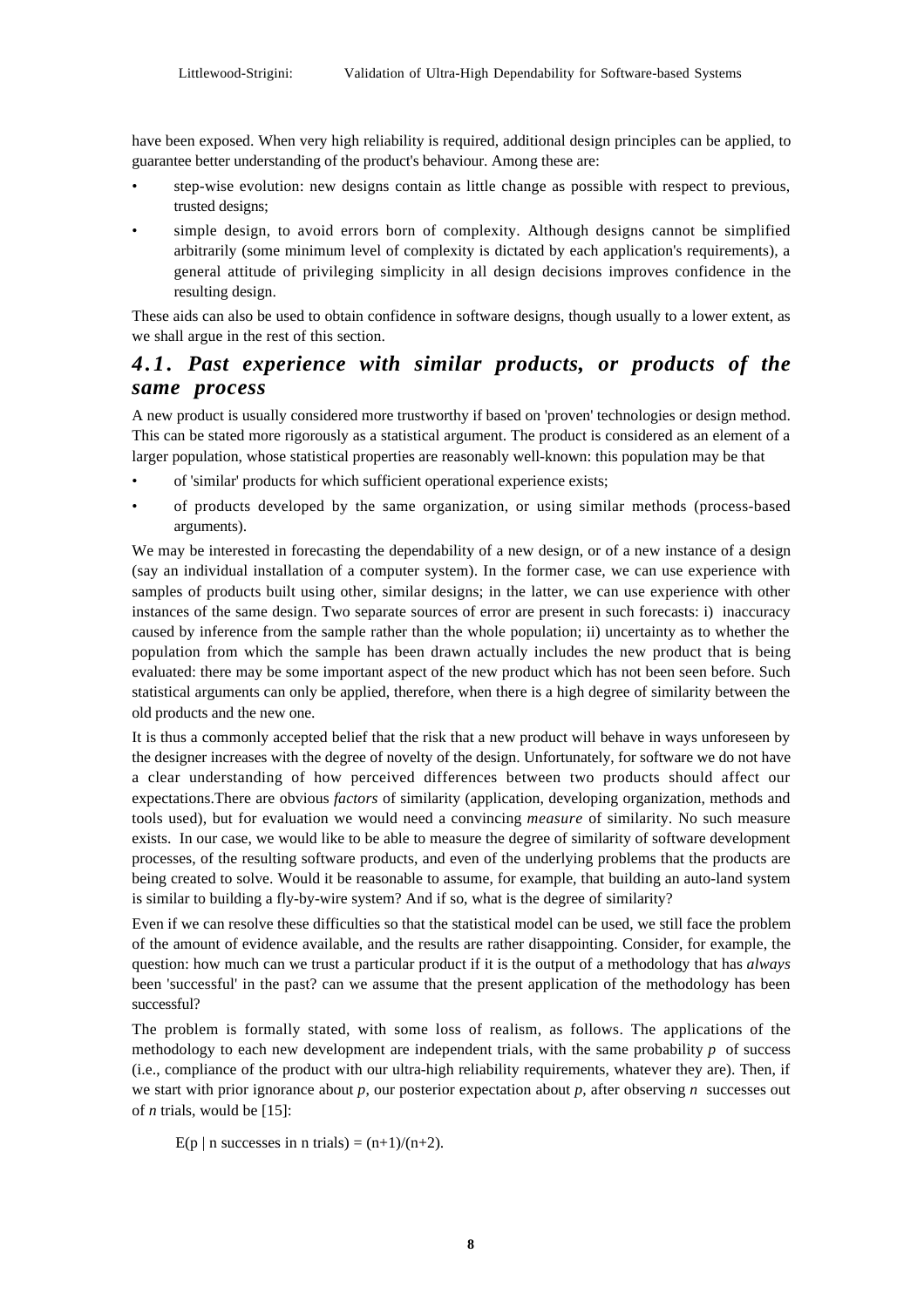With the usual small values of  $n$ , there is a significant probability that the next application of the methodology will not be 'successful', i.e., it will not achieve ultra-high operational reliability.

If, on the other hand, we could bring to the problem a prior belief that *p* were very small, the posterior belief would be correspondingly strong. However, in such a case the additional confidence to be gained from an additional, successful trial would not be significant.

The assumptions that go into this result can, of course, be challenged in detail. However, this formal analysis at least captures the magnitude of the difficulty facing us. In fact, the assumptions are probably optimistic. For example the 'similarity' assumption is likely to be violated. Also, it must be admitted that, for most software development methodologies, there is little quantitative evidence of 'success' in the sense indicated: hence the 'prior ignorance' analysis seems the most appropriate one. The history of Software Engineering is strewn with very strong claims for the efficacy of particular methodologies, which, in the formalism used here, would be represented by large prior probabilities of success. However, these claims are not usually supported by much evidence, and we do not believe that such strong prior beliefs can usually be justified. In conclusion, claims about the dependability of a product, based solely upon the efficacy of the development methodology used, must be justified by formal analysis of statistical evidence: at this stage, only modest claims can be supported.

## *4.2. Structural reliability modelling*

Structural reliability models allow one to deduce the overall dependability of a product from the dependability figures of its parts. This method has given good results as a design aid to obtain high dependability in mechanical and electronic systems . A model is built to describe the effects of the behaviours of individual parts on the whole product, and reliability data for the individual parts (obtained at lower cost than would be needed for the whole system, possibly from use of the same modules in previous products) can be used to estimate the parameters of the model. Thus it can be argued that the reliability goal has been attained, without a statistical test of the product.

Structural modelling has obvious limitations with respect to design faults, and software in particular. It relies on the correctness of the model used, which is often directly derived from the design itself. Thus a Markov model of software execution will typically assume transitions among executions of different modules to be as planned by the designer, so neglecting certain categories of typical errors, e.g., upsets in the flow of control, or omissions in the specification. In addition, the probabilities to be used as parameters are difficult to estimate.

In the context of ultra-high reliability, one important aspect of structural modelling is its application to modelling fault tolerance obtained through design diversity [4]. Here, two or more versions are developed by different teams in the hope that faults will tend to be different and so failures can be masked by a suitable adjudication mechanism at run time. The concept owes much to the hardware redundancy idea, where several similar components are in parallel. In the hardware analogy, it is sometimes reasonable to assume that the stochastic failure processes of the different components in a parallel configuration are *independent*. It is then easy to show that a system of arbitrarily high reliability can be constructed from unreliable components.

In practice, of course, the independence assumption is often unreasonable: components tend to fail together as a result of common environmental factors, for example. In the case of design diversity, the independence assumption is unwarranted: recent experiments [3, 6, 12] suggest that design diversity does bring an increase in reliability compared with single versions, but this increase is much less than what completely independent failure behaviour would imply. One reason for this is the similarity of errors in the construction of more than one version. Another reason [14] is that, even if the different versions really are independent objects (defined in a plausible, precise fashion), they will still fail dependently as a result of variation of the 'intrinsic hardness' of the problem over the input space. Put simply, the failure of version A on a particular input suggests that this is a 'difficult' input, and thus the probability that version B will also fail on the same input is greater than it otherwise would be. The greater this variation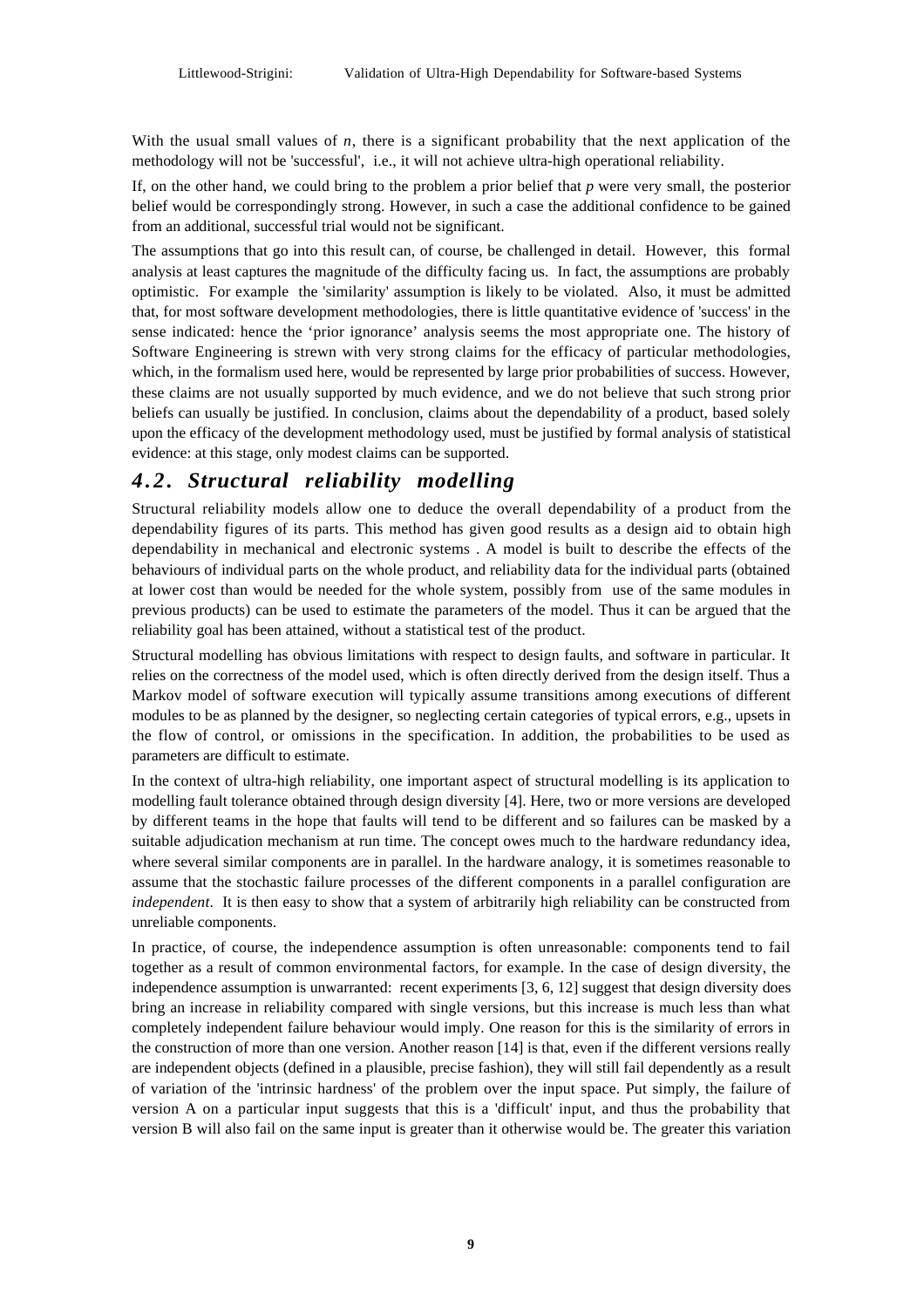of 'difficulty' over the input space, the greater will be the dependence in the observed failure behaviour of versions.

Since we cannot *assume* independence of failure behaviour for component versions, reliability models for fault-tolerant software must take into account failure dependency between diverse software variants. The degree of dependence must be estimated for each particular case. Trying to measure it directly from the operational behaviour of the system would lead us back to the 'black-box' estimation problem that has already defeated us [16]. If we wish to estimate it indirectly, via evidence of the degrees of version dependence obtained from previous projects, we are once more in the same difficulties we have seen earlier: past experience of successfully achieving low version dependence does not allow us to conclude that we shall be almost certain to succeed in the present instance.

# *4.3. Proofs and formal methods*

There are many roles that formal methods may play in the implementation and validation of highly dependable software. Some of the techniques that have been labelled 'formal methods' are merely particular examples of software development process, such as we have considered earlier: formal specification techniques are an example. Perhaps the most important aspect of formal methods for ultra-high dependability concerns the notion of proof.

There are at least two important applications of proofs. One can prove that a design has certain properties: a protocol is deadlock-free, for example, or a given output will only be produced if there is consensus between two modules. Such properties can be used to simplify the task of dependability evaluation. Secondly, it is possible to prove that there is consistency between different stages in the evolution of the product from (formal) specification to final implementation.

There are two problems with proofs [5]. Firstly, proofs are subject to error: direct human error, in proofs by hand or with the aid of semiautomatic tools, and/or error by the proof-producing software in machine proof. In principle, one could assign a failure probability to proofs, and use this in a probabilistic analysis. In practice, such probabilities would be quite difficult to assign, and to incorporate into a dependability evaluation. Even if we knew that a given proof were erroneous, we would not know anything about the true state of things, which might range from a very high to a very low failure rate.

We believe that this problem of error in proof can be greatly reduced by improvements in techniques. However, a more fundamental second problem would remain. Proofs apply to some formal description of the product (a design at some stage of refinement, typically) and its environment rather than to the product itself in the real world. This is well known in non-software engineering, where design margins can be employed to guard against inadequacies of the formal model: all the uncertainties in the mapping of the design into reality are lumped into an additional stress. The difficulty with trying to do something similar for software-based systems is, of course, that the notion of stress is less well defined, and may sometimes not be definable. Indeed, for those macroscopic phenomena that are known to behave as 'stress' (load in operating systems, for example), there is no clear understanding of the exact nature of their impact on the behaviour of computers. Thus, the so-called 'stress testing' of software is at best seen much more as an aid in debugging than as a means of dependability evaluation. This problem of possible mismatch between the model and reality is not helped by formal methods (although they can help in clarifying the implications of the top-level specifications), and will remain as a source of uncertainty. We believe that proofs may eventually give "practically complete" assurance about software developed for small, wellunderstood application problems, but the set of these problems is now empty and there is no way of foreseeing whether it will grow to be of some significance.

The issue of when a design is simple enough that it can be trusted to be fault-free based only on logical arguments about the design itself can be treated, again, as a peculiar kind of process-based argument. Convincing statistics about large populations of small, *similar* programs could be used to substantiate such claims, but this approach presents the difficulties discussed in Section 4.1.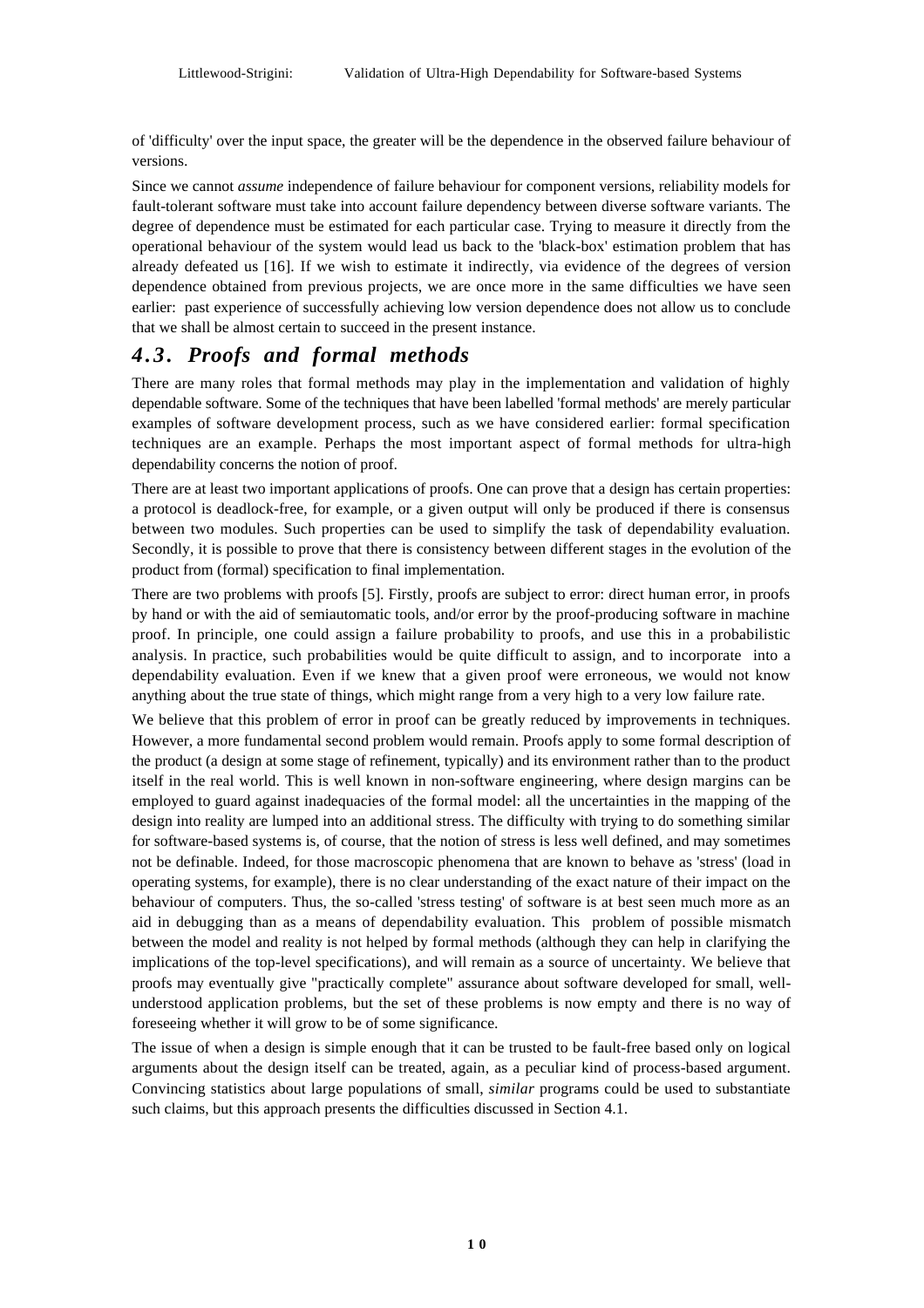# *4.4. Combination of different kinds of evidence*

We have seen how we can draw only quite weak conclusions from even extensive evidence of a product working without failure, or of a development process demonstrating its ability to produce highly dependable products. It is often the case that many such sources of evidence are available: for example, if a software product has been tested for a given time without failures, has been produced by a company with a long, successful experience in the same field, and uses design diversity in some critical parts, what can be concluded about its dependability? A problem with most attempts to argue that a product satisfies very strict dependability requirements is that information gained from different sources is combined in an informal, non rigorous, and often unconvincing manner.

This problem surfaces in many forms. It arises when discussing how to allocate resources between static analysis of software and dynamic testing. It arises when deciding whether to use new or older, more proven technology. For example, in some space applications, relatively old computers with low throughput and small memory are used. The limitation to old technology is not due solely to the small market available, but also to the slow certification process, meant to assure the dependability of these components. Arguably, faster CPUs and larger memories would allow more use of modern programming concepts, which do not emphasize thrifty use of memory and CPU cycles. Another example is the debate about using low-level or high-level languages in small, safety-critical systems*.* High-level languages offer the potential for fewer coding errors, but more dependence on compiler technology.

In all these cases, a project manager can control many variables known to affect the dependability of the final product, but varying one of them to improve the product's dependability also affects other variables so as to possibly indirectly *decrease* dependability. Without a clear, quantitative model of how all these variables contribute to the final result, it is difficult to make rational decisions to improve dependability (let alone to optimize it).

In principle, once again, a Bayesian approach can be applied to this problem. Assume that we know that a product was developed using a process that has shown itself to be successful on previous similar products, and a long operational test of the product shows no failures. Clearly, we would be more confident here than we would have been if we had only one of the two pieces of evidence. Moreover, we would have a clear, verifiable representation of how we gained this higher confidence. However, we would not be *very* much more confident. We have seen earlier that if we start with a reasonable prior belief and observe evidence for the efficacy of a process, our posterior belief will not be very strong. Now the latter is the belief we shall use as our prior before observing the test results on the particular product we have built. Such a prior, followed by evidence of failure-free working for a long time, will result in a posterior belief about the system dependability that is better than we obtained in an earlier section with the 'ignorance' prior, but it will not be a dramatic improvement.

#### *4.5. Validation by stepwise improvement of a product*

In *conventional*, non-software, systems trust can often be built up by considering their history, if they are the product of a series of stepwise improvements. The designers of each new generation of product make only small improvements to the previous design. The small improvement typically implies the redesign of some part, in such a way that the overall system dependability is almost certainly not reduced and is likely to be improved. For example, if the motivation for the new design is to improve on the reliability of the previous one, the candidates for change are those parts that proved to be 'weak links' in the old design. The redesigned parts can be proven to be better than the old ones by normal testing techniques (including stress or accelerated testing, where considered trustworthy). Then a simple structural reliability model of the system allows one to conclude that improving the parts did improve the whole. A series of small improvements, each left in operation long enough to yield a convincing statistical record, *could* lead to trustworthy ultra-high dependability starting from a product with ordinary dependability.

Even for non-software systems, however, this conclusion is not always well-founded. For the above argument to be convincing, we need to be sure that the system behaviour can be described by wellbehaved models, and there are reasons why this may not be the case. Reinforcing one part of a mechanical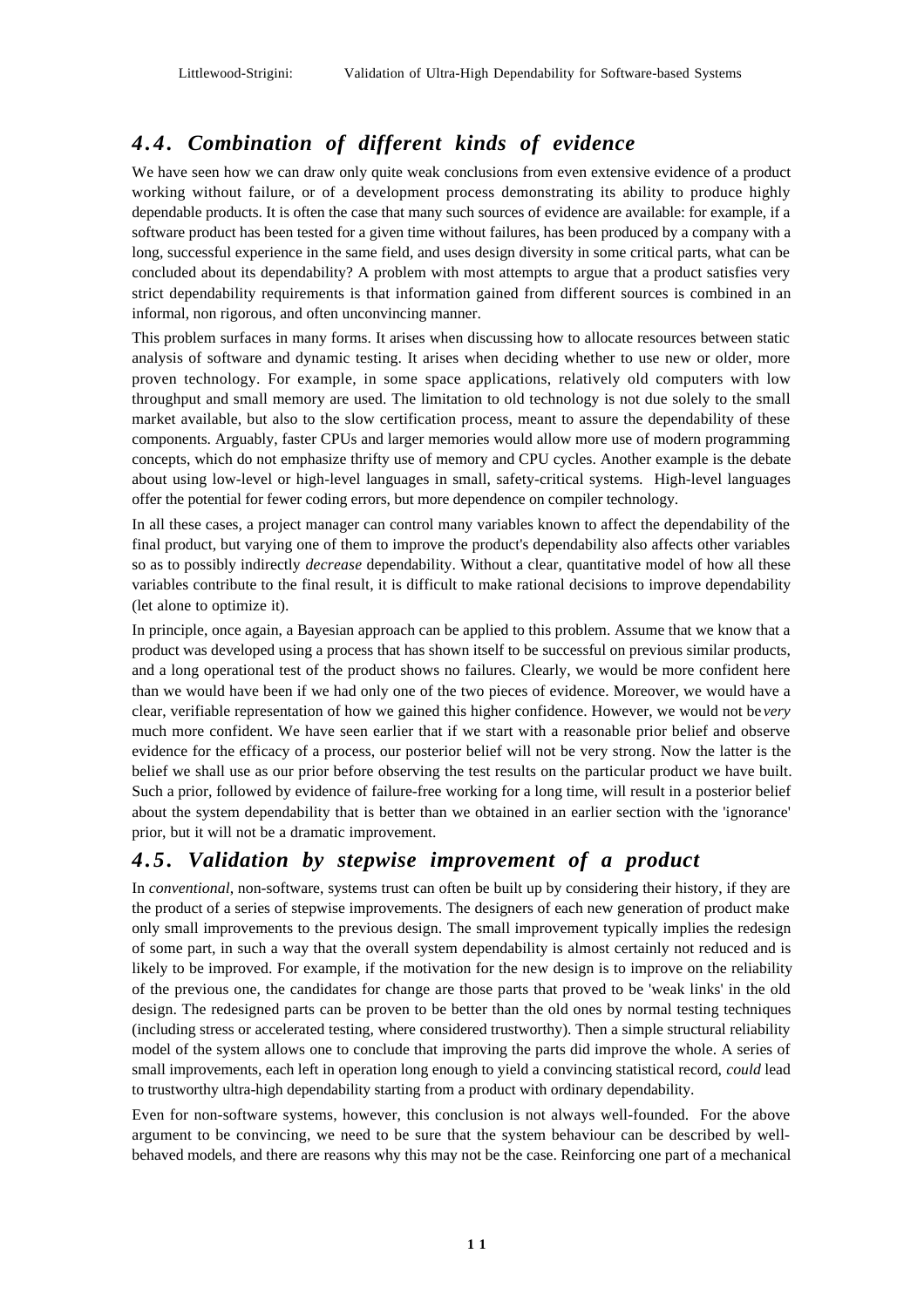structure can sometimes redirect the strain to some other part that has not been designed to accept it. If the non-software system is sufficiently complex that there is a significant chance of the introduction of design faults during the stepwise 'improvements', we cannot assume increasing dependability. These remarks apply *a fortiori* to software itself, where there is evidence that for some large systems the reliability approaches an asymptote as the history of fixes becomes very long. There is uncertainty whether a particular fix will make things better or worse, and eventually a stage is reached where the expected reliability improvement from a fix is zero: we are as likely to reduce the reliability of the software as to improve it [2].

If the policy of stepwise improvement is to be convincing, at the very least designs must be kept such that the interactions among parts, and the effect of each part on global dependability, are simple and wellunderstood. Only then can validation by analysis and modelling of individual products be trusted. Two common applications of this principle are avoiding non-obvious error propagation paths (e.g. by physical separation of different software-implemented functions into separated hardware units, and, in multiprogrammed computers, by hardware protection of process memory); and building safety (or security) monitors as independent as possible of the main control systems.

In conclusion, evolutionary design practice is clearly desirable (when feasible), but it does not provide a *general* answer to the problem of assuring ultra-high dependability.

## **5. Discussion**

A common theme underlying much of our discussion is that of the limitations of formal, mathematically tractable models. We describe reality by simplified models, suitable for the application of some rigorous (possibly probabilistic) reasoning technique. The validity of our results then depends on the validity of the modelling assumptions. There is always a chance that reality will violate some of these assumptions: we need to form an idea of the probability of this happening. Examples of such assumptions are:

- in reliability growth modelling: regularity of the growth process, and in particular, realism of the test data with respect to the intended operational environment;
- in process-based statistical arguments: representativeness of the new product with respect to the known population from which statistical extrapolations are made;
- in structural reliability modelling: correctness of the parameters, completeness of the model (e.g., independence assumptions, transitions in a Markov model, branches in a fault tree);
- in proofs of correctness: conformance of the specification to the informal engineering model.

[19] describes this issue, as it arises normally in the design of fault-tolerant systems, in terms of *assumption coverage*. In a typical example, a designer can assume that only certain component failure modes are possible, such that they are provably (or with some known probability) tolerated by the faulttolerance mechanisms in the system. By thus neglecting the possibility of some failures a simpler design becomes sufficient, requiring less computing time and less hardware, which of course tends to improve reliability. In evaluation, one can separately evaluate the probability of such an assumption actually holding, P(A), and use it as a parameter in the expression of failure probability for the system. At the very least, one can obtain a conservative estimate by assuming that the system will fail whenever the assumption is violated.

In this example, the 'coverage' of the restrictive fault assumption, P(A), can probably be estimated by tests on the individual components. Using the assumption in design is a 'divide and conquer' approach to attaining and proving the required dependability. This may prove more effective than designing to tolerate arbitrary, even very unlikely, faults. The important consideration here is that a rigorous mathematical argument can be used to choose one or the other approach. Of course, other assumptions underlie such an argument, e.g. a correct implementation of the design, so this way of reasoning does not by itself simplify the validation of ultra-high dependability. Its use is, rather, in providing a clear description of some sources of uncertainty in the evaluation. In the probabilistic terminology that we have used widely, we are expressing the high-level probability statements of dependability in terms of lower level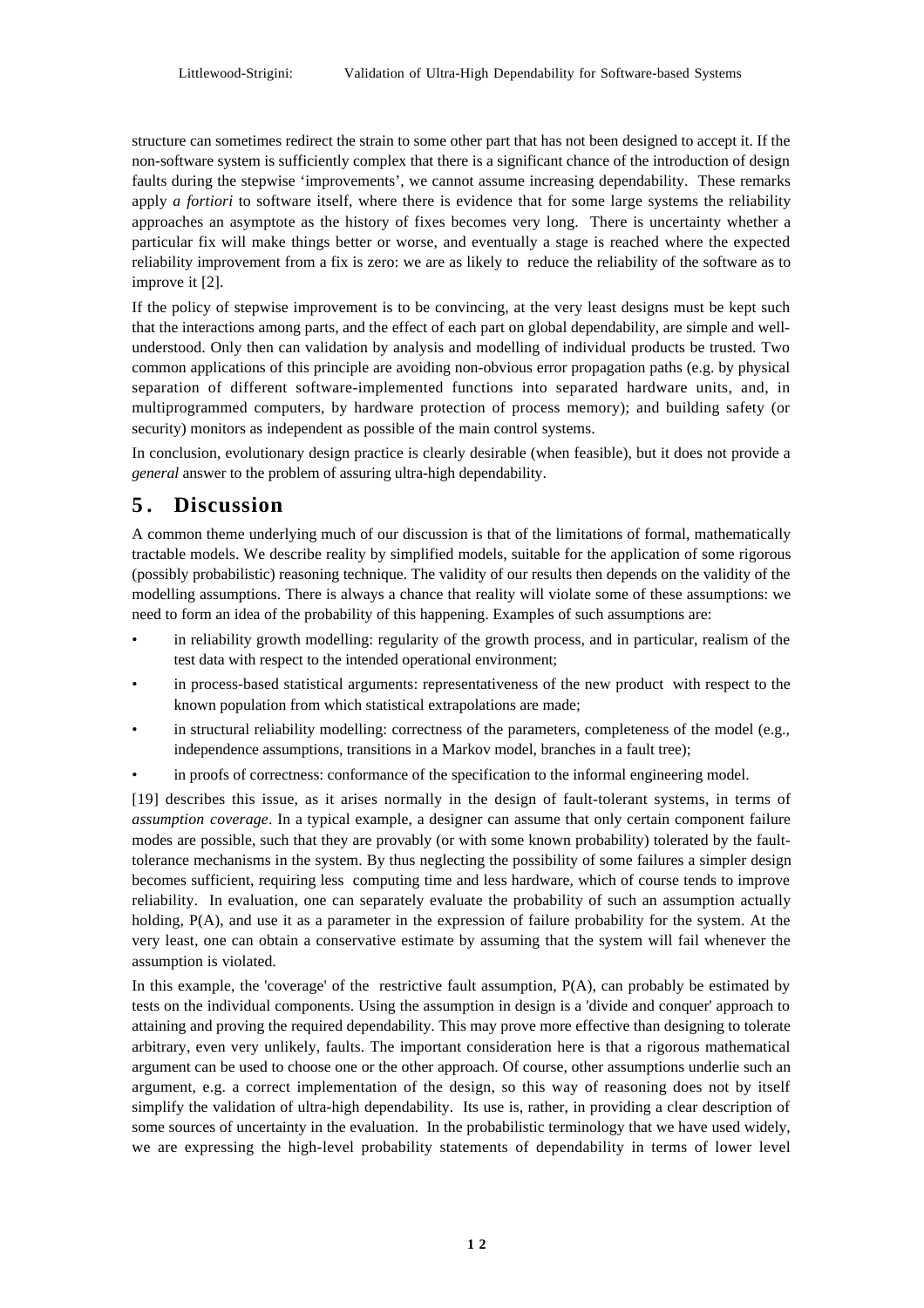probabilities: *conditional* probability statements about the system behaviour *assuming that* certain fault hypotheses are true, together with probability statements about the truth of these hypotheses.

The approach just outlined shows how considerations of validation can be taken into account rationally in the design process. Indeed, there *are* well-known principles of good design that can aid the system validation process. Absence of unnecessary complexity, reuse of tried and trusted designs with known dependability, an evolutionary rather than revolutionary approach to the creation of new products, separation of safety concerns, are all examples of known good practice not only for attaining high dependability levels, but for validating them as well. In particular, the separation of safety concerns has an important role: isolating safety-critical functions in (as near as possible) separate, simple subsystems simplifies safety evaluation; directing the analysis of a design specifically to look for dangerous failure modes (rather than for every deviation from the nominal required behaviour) may make the analysis less arduous and hence more trustworthy [13]. Such general principles are already part of many standards and of normal practice, although there are trends to the contrary, like the plans to integrate all avionic software in a few large computers per aircraft.

However, these methods do not solve the problem of obtaining *quantitative*, probabilistic statements about dangerous failures. The main point of our paper has been to try to show that here lies the main difficulty when we want to build a system with an ultra-high dependability requirement. Even if, by the adoption of the best design practices, we were to succeed in achieving such a dependability goal, it is our view that *we would not know of our achievement* at least until the product proved itself after a very great deal of operational use. Nor can we expect to overcome this problem with improved mathematical and statistical techniques. Rather, the problem is in the paucity of evidence: informally, in order to believe in these very high dependability levels we need more evidence than could reasonably be expected to be available. Work on the formalization of the combination of evidence obtained from different sources could help to certify slightly higher levels of dependability than currently possible. However, it is fraught with difficulties, and it does not seem likely to move us much closer to the levels of dependability that we call 'ultra-high'.

Is there a way out of this impasse? One approach would be to acknowledge that it is not possible to confirm that a sufficiently high, numerically expressed dependability had been achieved, and instead make a decision about whether the delivered system is 'good enough' on different grounds. This is the approach currently adopted for the certification of software in safety-critical avionics for civil airliners [20,21]:

' . . techniques for estimating the post-verification probabilities of software errors were examined. The objective was to develop numerical requirements for such probabilities for digital computer-based equipment and systems certification. The conclusion reached, however, was that currently available methods do not yield results in which confidence can be placed to the level required for this purpose. Accordingly, this document does not state post-verification software error requirements in these terms.'

This seems to mean that a very low failure probability is *required* but that, since its achievement cannot be proven in practice, some other, *insufficient* method of certification will be adopted. Indeed, the remainder of the document only gives guidelines to 'good practice' and documentation, which as we have seen fall far short of providing the assurance needed. In other words, directives are given to support *qualitative* evaluation only. This approach is not new. The *design* reliability of hardware systems has traditionally not been evaluated as part of certification procedures: reliability estimation has referred only to physical failures. Sometimes such a view was reasonable, since the complexity of the design was low and it could be plausibly argued that it was 'almost certainly' correct. In addition, evolutionary design was the rule. Similar considerations apply for the design of *environments* containing computers, like industrial plants or space systems: actually, probabilistic risk assessment techniques are not yet widely applied in some high-risk industries [10]. Rather, qualitative techniques, such as Failure Mode and Effect Analysis, are trusted to find 'weak links' in designs and cause adequate corrective actions. There is probably a need for further research for improving the practice of Probabilistic Risk Assessment: conventional 'hardware' reliability or safety evaluation does not consider design faults, and yet many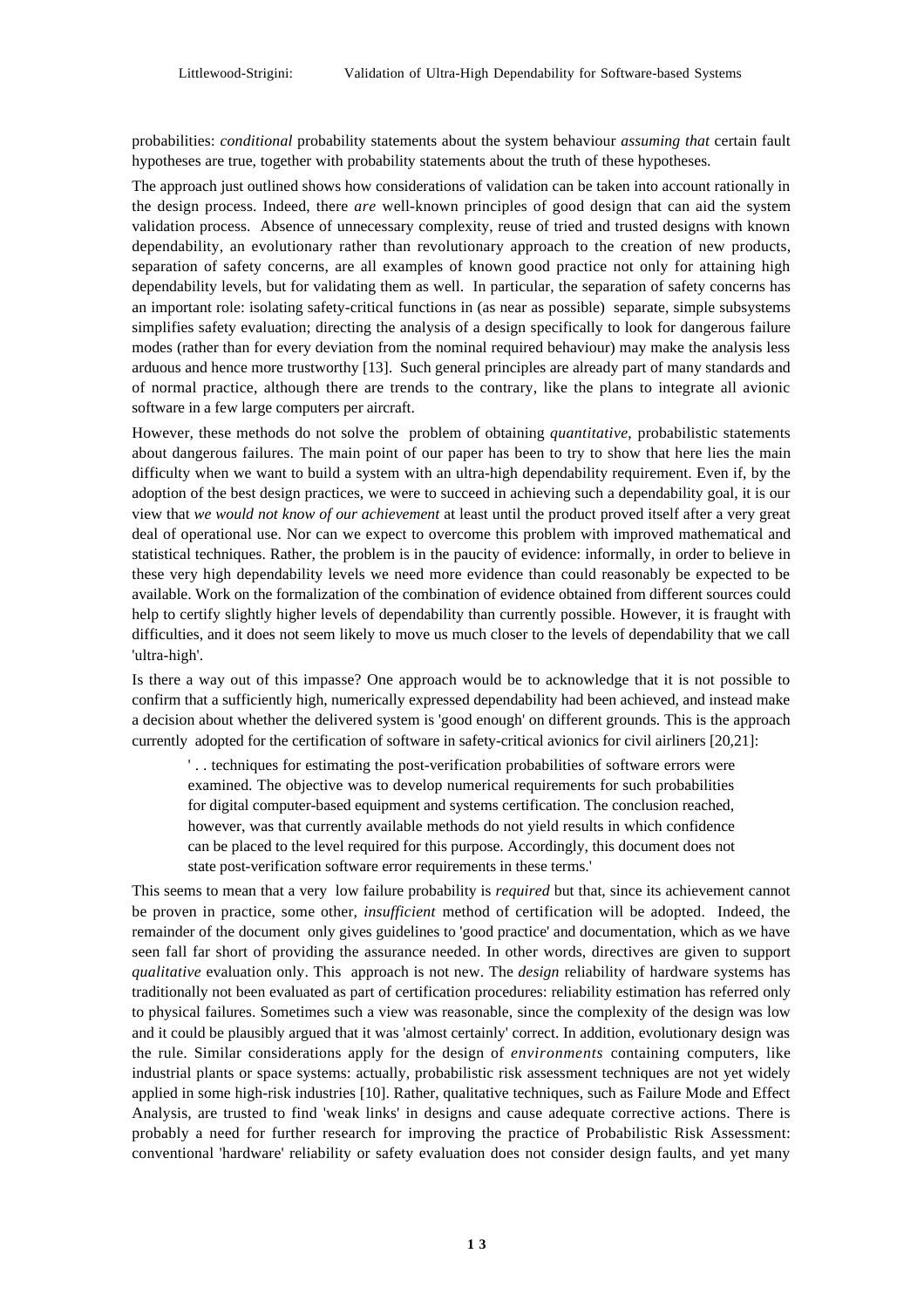accidents in complex systems, not involving software, appear to be caused by the design, either of the physical system or of the procedures for its use [18].

In support of the qualitative approach, it might be argued that stating requirements so high that they cannot be used in the acceptance or the certification of a product serves more to pave the way for future litigation than to safeguard current users. However, ultra-high dependability requirements for a computer typically result from a probabilistic risk assessment of the environment where the computer has to be deployed: if the computer does not satisfy its requirements, some requirement for the environment itself cannot be proven to be satisfied. As a very minimum, it would seem necessary to perform sensitivity and worst-case analyses on the models used for risk assessment, with respect to the uncertainty on the computer dependability figures. For instance, if the requirement of a  $10^{-9}$  probability of catastrophic failures for systems in civilian aircraft were derived from such a risk analysis, it would have to apply to all failures, including those caused by design. The problem with placing complex software in a position where this requirement applies would then be, of course, that there would be no way to demonstrate achievement of this requirement.

This leads to another way to avoid the problem, that is, to designing environments in such a way that ultra-high dependability is *not* required of software. For instance, guidelines for the U.K. nuclear power industry are that the assumed probability of failure on demand for safety-critical software can never be better than  $10^{-4}$  [22]. This leads back to the accepted practice of separate and redundant safety mechanisms. Of course, probabilistic risk assessment and requirement specification are complex issues. It is difficult to model the effects of computer failure on complex environments, and there may be no explicit statement of desirable levels of risk. Even the seemingly obvious requirement that the introduction of a new computer must not make the risk level any worse is often ambiguous. Consider for instance an alarm system, intended to signal some dangerous situation to a human operator. Its contribution to the global risk level is a function of the probabilities of its different failure modes (false alarms vs missed alarms), its human interface and the training of operators, etc. If one were to procure a new model of alarm system, risk assessment would be relatively easy only if the new model mimicked the old one almost perfectly. In other words, whenever computers are introduced with new functions, specification of their requirements is subject to difficulties and uncertainties in the analysis of the environment, not unlike those in the dependability analysis of the computer itself. Obviously, a prudent solution is to overstate dependability requirements for the computer, but this leads us back to the very problem from which we started.

Uncertainty is an unavoidable consequence of having computers (or any very complex design) as parts of hazardous but reasonably safe environments. In view of this, one may question the policy of using computers in such environments. A few distinctions may be useful here. In the first place, there are those existing environments that are known to be within the required risk level in their current configuration. The substitution of components of that configuration with new computers may or may not imply ultrahigh dependability requirements for the latter. In view of the considerations which we have presented, these kinds of requirements should be seen with scepticism. A different case presents itself when the introduction of a new computer is meant to obtain a substantially new and better environment. As an example, computers are introduced in "fly-by-wire" aircraft not merely to reproduce the somewhat limited functionality of conventional control systems, but also to provide extra functions (such as some degree of protection against pilot error). Then, there is usually no question of avoiding the use of the new computer, but a proper risk analysis should take into account the difficulties discussed in this paper. An attempt should usually be made to design for validation, as outlined above. However, the comparatively low levels of dependability that can be validated should always be taken into account in evaluating the costs and benefits of the new environment proposed.

#### **Acknowledgments**

This work was supported in part by the Commission of the European Communities, in the framework of the ESPRIT Basic Research Action 3092 "Predictably Dependable Computing Systems". This paper owes much to discussions with other members of the project, in particular during a project workshop held on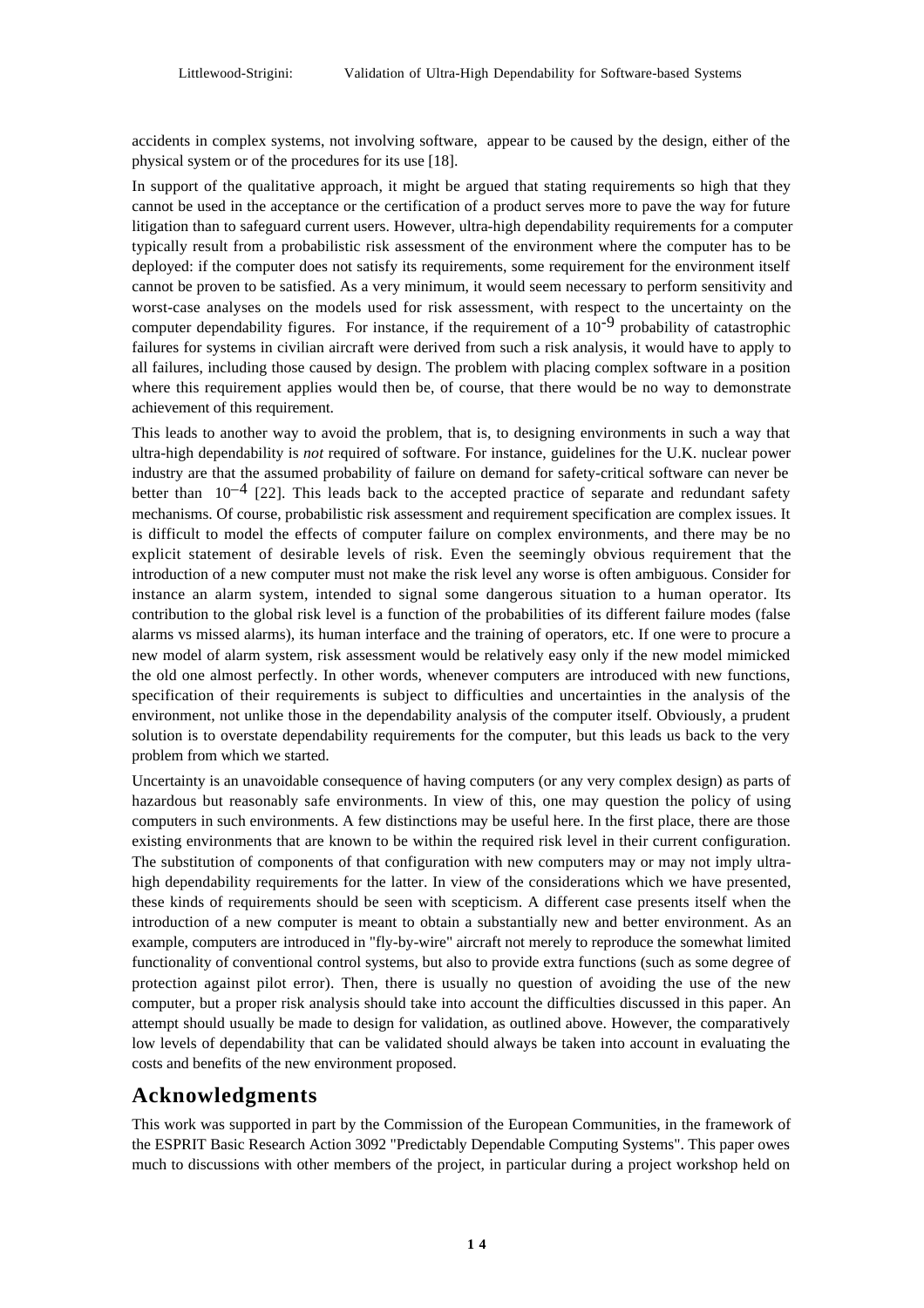the topic in October 1990 at LRI-University of Paris Sud in Orsay. We are grateful to John Rushby for some valuable comments and suggestions on an earlier version of this paper.

#### **References**

1. A.A. Abdel-Ghaly, P.Y. Chan and B. Littlewood, "Evaluation of competing software reliability predictions," *IEEE Transactions on Software Engineering*, vol. SE-12, no. 9, pp.950-967, 1986.

2. E.N. Adams, "Optimizing preventive service of software products," *IBM Journal Research and Development*, vol. 28, no. 1, pp.2-14, 1984.

3. T. Anderson, P.A. Barrett, D.N. Halliwell and M.R. Moulding, "Software fault tolerance: an evaluation," *IEEE Transactions on Software Engineering*, vol. SE-11, no. 12, pp.1502-1510, 1985.

4. A. Avizienis and J. P. J. Kelly, "Fault Tolerance by Design Diversity: Concepts and experiments", IEEE Computer, 17, pp. 67-80, 1984.

5. J. Barwise, "Mathematical proofs of computer system correctness", *Notices of the AMS*, 36, pp 844- 851, Sept 1989.

6. P. G. Bishop and F. D. Pullen. "PODS Revisited - A Study of Software Failure Behaviour," in *Proc. 18th International Symposium on Fault-Tolerant Computing*, pp. 1-8., Tokyo, Japan, 1988.

7. P.A. Curritt, M. Dyer and H.D. Mills, "Certifying the reliability of software," *IEEE Transactions on Software Engineering*, vol. SE-12, no. 1, pp.3-11, 1986.

8. M.H. de Groot. *Optimal Statistical Decisions,* New York, McGraw-Hill, 1970.

9. Federal Aviation Administration Advisory Circular , AC 25.1309-1A.

10. B.J. Garrick, "The Approach to Risk Analysis in Three Industries: Nuclear Power, Space Systems, and Chemical Process," *Reliability Engineering and System Safety*, vol. 23, no. 3, pp.195-205, 1988.

11. F.K. Giloth and K.D. Prantzen. "Can the reliability of digital telecommunication switching systems be predicted and measured?," in *Proc. 13th International Symposium on Fault-Tolerant Computing,* pp. 392-397, Milano, Italy, 1983.

12. J.C. Knight and N.G. Leveson. "An empirical study of failure probabilities in multi-version software," in *Proc. 16th International Symposium on Fault-Tolerant Computing,* pp. 165-170, Vienna, Austria, 1986.

13. Nancy Leveson, "Software safety in embedded computer systems", CACM, Vol 34, No 2, pp34-46, 1991

14. B. Littlewood and D.R. Miller, "Conceptual modelling of coincident failures in multiversion software," *IEEE Transactions on Software Engineering*, vol. SE-15, no. 12, pp.1596-1614, 1989.

15. B. Littlewood, "Limits to evaluation of software Dependability', in *Software Reliability and Metrics* (Proceedings of 7th Annual CSR Conference, Garmisch-Partenkirchen), Eds N. Fenton, B. Littlewood, pp81-110, London, Elsevier.

16. D.R. Miller. "The role of statistical modelling and inference in software quality assurance," in *Software Certification,* pp. 135-152, Barking, Elsevier, 1989.

17. D.L. Parnas, A.J.van Schouwen and S.P. Kwan, "Evaluation of Safety-Critical Software," *Communications of the ACM*, vol. 33, no. 6, pp.636-648, 1990.

18. C. Perrow. *Normal Accidents - Living with High Risk Technologies,* New York, Basic Books, 1984.

19. D. Powell. Fault Assumption and Assumption Coverage, ESPRIT PDCS Technical Report, 1991.

20. RTCA/EUROCAE: Radio Technical Commission for Aeronautics and European Organization for Civil Aviation Electronics*Software Considerations in Airborne Systems and Equipment Certification,* , Doc DO178A/EUROCAE ED-12A, 1985.

21. RTCA Committee SC-176, *Software Considerations in Airborne Systems and Equipment Certification*, Draft DO-178-B.7, July 27, 1992, RTCA (Requirements and Technical Concepts for Aviation - 1140 Connecticut Ave, NW, Suite 1020, Washington DC 20036).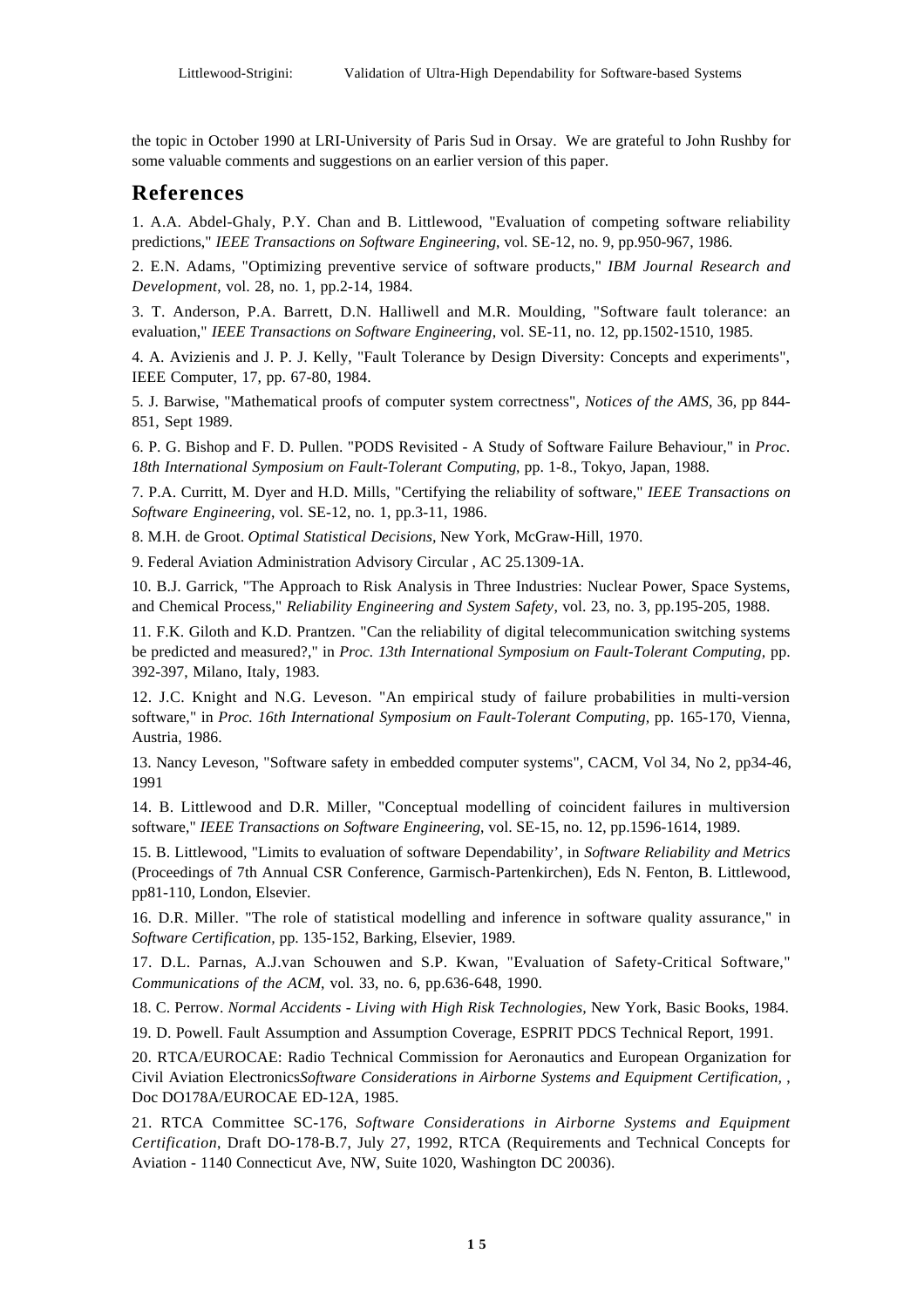22. N. Wainwright, 'Software aspects of digital computer based protection systems', *Assessment Guide AG3*, Nuclear Installations Inspectorate, Issue 1 (draft), 1991.

23. G. Wright and P. Ayton. *Judgemental Forecasting,* Chichester, John Wiley, 1987.

#### **Sidebar**

The Bayesian approach to statistics takes the view that probabilities are subjective; they represent the strength of belief of an observer about whether certain events will take place. It is assumed that this observer will have some prior beliefs which will change as a result of seeing the outcome of the 'experiment' (i.e. the collection of data). Bayesian theory provides a formalism for this transformation from prior to posterior belief. For our own purposes, the major advantage of the theory is the idea that prior belief can be quantified and incorporated with experimental evidence into a final probability assessment..

Suppose that we have, in the example in the main text, seen *x* failures of the program during the period of testing *to*. Bayes theorem states

 $p(\lambda \mid data) \propto p(\lambda)$ . p(data  $|\lambda)$ 

where the distribution  $p(\lambda)$  represents the prior belief about the rate of occurrence of failures,  $\lambda$ , and  $p(\lambda)$ data) represents the posterior belief after seeing the data.

This use of Bayes theorem shows how our *a priori* belief changes into our *a posteriori* belief via use of the *likelihood function*,  $p(data | \lambda)$ , for the evidence we have obtained from the experiment: here proportional to  $\lambda^x$  exp(- $\lambda t_0$ ) because of the assumption of a Poisson process.

Notice the natural way in which we can here express confidence statements about  $\lambda$  in the form of probability statements in which  $\lambda$  itself is a random variable. This contrasts with the rather contrived interpretation of a confidence statement in the classical context, which must invoke a set of experiments which *could hypothetically* have been performed, and which treats the quantity calculated from the data as the sole random variable about which confidence is being expressed. This advantage of the Bayesian approach becomes even more clear as we go on to obtain probability statements about *T*, the residual time to next failure.

To proceed further, we need to formalise the representation of our prior belief about  $\lambda$ , i.e. we need to decide on a form for  $p(\lambda)$  above. There are good arguments [8] that this should be chosen from the *conjugate family* of distributions for our particular likelihood function: this is the (unique) *parametric family* of distributions which has the property that both posterior distribution and prior will be a member of the same family. The informal idea is that there should be a certain homogeneity in the way in which our beliefs change as we acquire more evidence about the unknown rate parameter  $λ$ . Under conjugacy, such homogeneous change is represented by changes solely in the values of the hyper-parameters of the conjugate family.

The conjugate family here is the gamma, Gam( $\alpha$ ,  $\beta$ ), which has probability density function  $\beta^{\alpha} \lambda^{\alpha-1}$ e<sup>-βλ</sup>/Γ(α), where the hyper-parameters α, β are both positive. If we let Gam(*a*, *b*) represent our prior belief (for some suitable choice of *a* and *b*), our posterior belief about  $\lambda$ ,  $p(\lambda | x, t_0)$ , is represented by Gam( $a + x$ ,  $b + t_0$ ). This fits in well with intuition: for example the expected value,  $E(\lambda)$ , changes from  $a/b$  to  $(a + x)/(b + t_0)$ , so that observing a small number of failures, x, in a long time  $t_0$ , will cause the posterior expected value to be smaller than the prior.

We can now make probability statements about  $\lambda$ , and about *T* itself:

$$
p(t | x, t_0) = \int p(t | \lambda) p(\lambda | x, t_0) d\lambda
$$

$$
= \frac{(a + x)(b + t_0)^{a + x}}{(b + t_0 + t)^{a + x + 1}}
$$

It follows that the reliability function is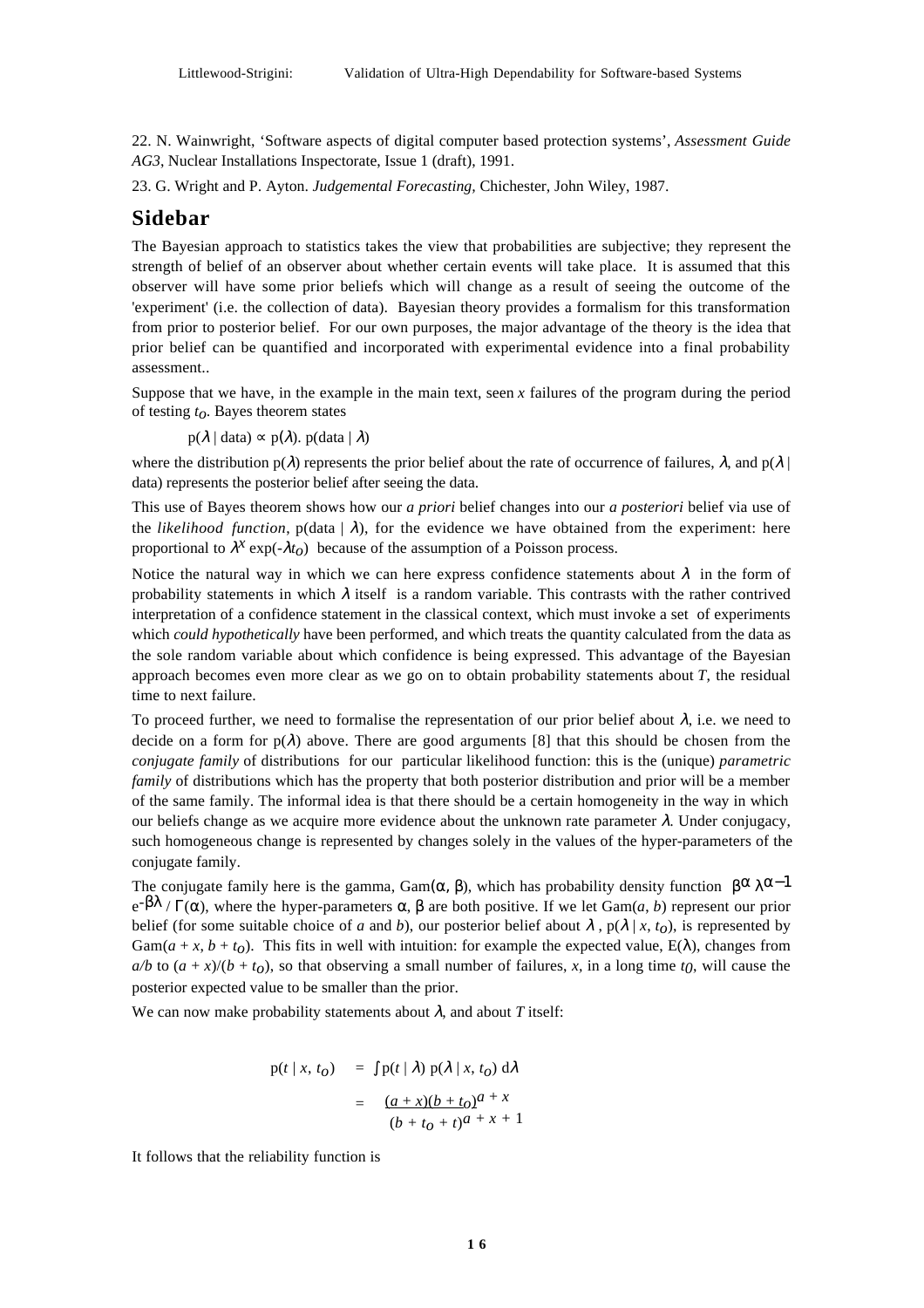$$
R(t \mid x, t_0) = P(T > t \mid x, t_0)
$$

$$
= \left(\frac{b + t_0}{b + t_0 + t}\right)^{a + x}
$$

and in our case, when  $x = 0$ ,

$$
=\left(\frac{b+t_0}{b+t_0+t}\right)^a
$$

The naturalness of the Bayesian method is bought at some price. Its subjective nature forces the users to describe formally their prior belief about the parameter(s): in our case, to choose the hyper-parameters *a* and *b*. However, it is rarely the case that we do not have *some* prior belief, and in this example it is possible to think of various sources for such belief: experience of developing similar software systems in the past, previous experience of the efficacy of the software development methodology used, etc. Eliciting such subjective prior belief from people in order to arrive at values for *a* and *b* is a non-trivial exercise, although there has been some recent progress in semi-automatic elicitation procedures [23].

It is often tempting to avoid the difficulty of selecting values of hyper-parameters of the prior distribution to represent 'your' beliefs, by devising instead a prior distribution which represents 'total ignorance'. Unfortunately this is difficult. One argument here runs as follows. Since  $Gam(a + x, b + t_0)$  represents our posterior belief about the rate, *large* parameter values represent beliefs based on considerable data (i.e. large *x, to*). To represent initial ignorance, therefore, we should take *a* and *b* as small as possible. Now Gam( $a$ ,  $b$ ) exists for all  $a$ ,  $b > 0$ . If we take  $a$  and  $b$  both very small, the posterior distribution for the rate is approximately Gam(*x*, *t*<sub>0</sub>), with the approximation improving as  $a, b \rightarrow 0$ . We could therefore informally think of  $Gam(x, t_0)$  as the posterior in which the data 'speak for themselves'.

This argument is fairly convincing if we are to see a reasonable amount of data when we conduct the datagathering experiment. Unfortunately it breaks down precisely in the case in which we are interested here: when  $x = 0$  the posterior distribution for the rate is proportional to  $\lambda^{-1}$  and is thus improper (i.e., it yields a total probability mass greater than 1). Worse, the predictive distribution for *T* is also improper, and is thus useless for prediction.

Here is a possible way forward. Choose the improper prior

$$
p(\lambda) \equiv 1
$$

giving the posterior

$$
p(\lambda \mid 0, t_0) = t_0 \exp(-\lambda t_0)
$$

which is a proper distribution. More importantly, the predictive distribution for *T* is also proper:

$$
p(t | 0, t_0) = \int p(t | \lambda) p(\lambda | 0, t_0) d\lambda
$$

$$
= t_0 / (t_0 + t)^2
$$

The reliability function is

$$
R(t | 0, t_0) \equiv P(T > t | 0, t_0)
$$

$$
= t_o / (t + t_o)
$$

and in particular,  $R(t_0 | 0, t_0) = 1/2$ : i.e. we have a 50:50 chance of seeing a further period of failure-free working as has already been observed.

The conclusion here is that observing a long period of failure-free working does not *in itself* allow us to conclude that a system is ultra-reliable. However, it must be admitted that the prior distribution here is rather unrealistic. Therefore, let us consider the case where the observer has genuine prior beliefs about  $\lambda$ , perhaps arising from his or her faith in the efficacy of the methods used to develop the software. Consider the following example: the reliability requirement is that the median time to failure is  $10<sup>6</sup>$  hours, and the